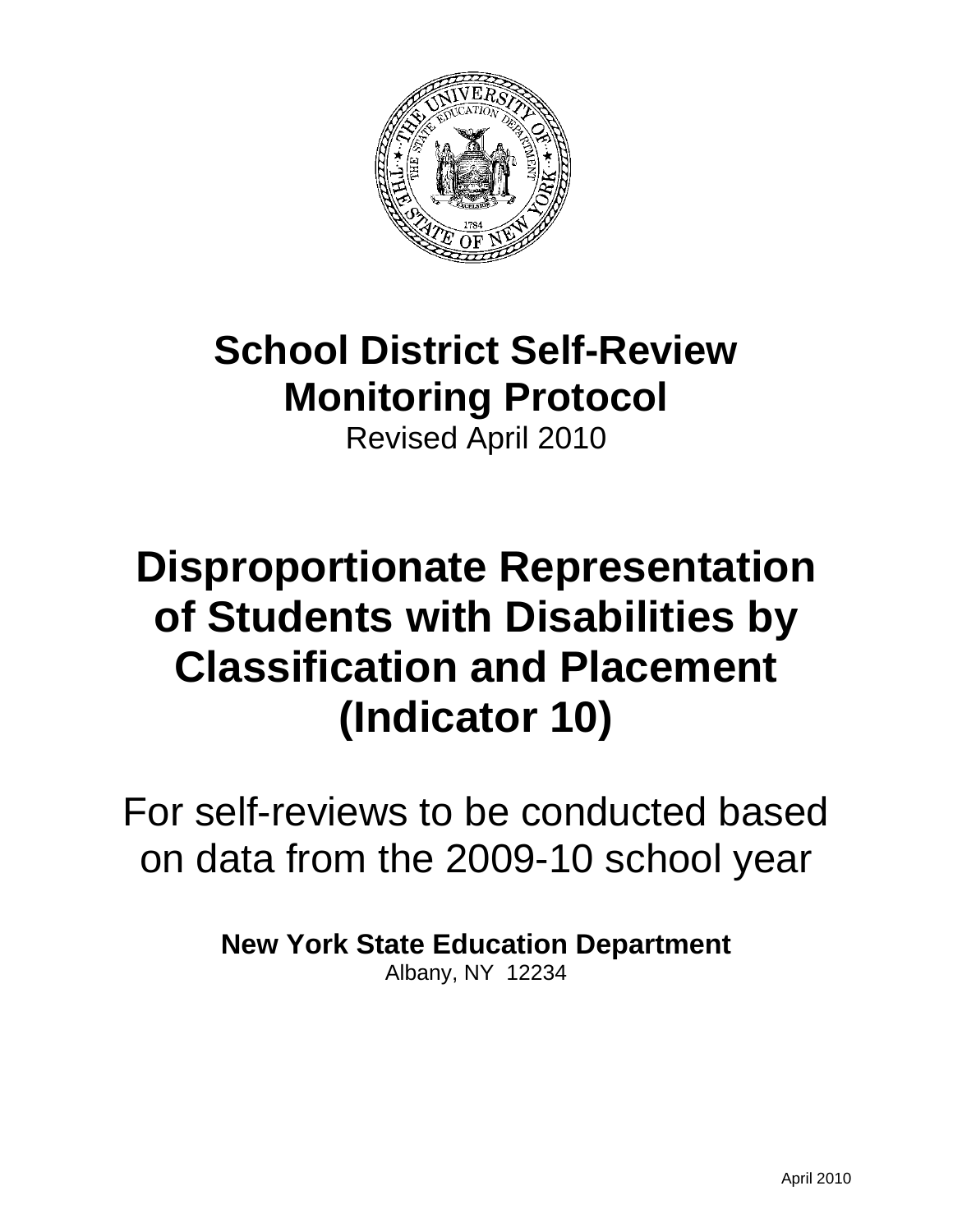## **Table of Contents**

## **Attachments**

|               | Attachment 1: Checklist to Complete the Disproportionality Self-Review Monitoring<br>Protocol |
|---------------|-----------------------------------------------------------------------------------------------|
|               | Attachment 2: School District Self-Review Monitoring Protocol                                 |
|               | Attachment 2A: Regulations of the Commissioner<br>Education<br>0f                             |
|               | Section 200.1(zz) – Definitions of Disability Classifications                                 |
| Attachment 3: | Individual Student Record Review Form                                                         |
| Attachment 4: | Focused Rubric to Evaluate the Committee on Special Education                                 |
|               | (CSE) Process                                                                                 |
| Attachment 5: | Disproportionality Self-Review Monitoring Report                                              |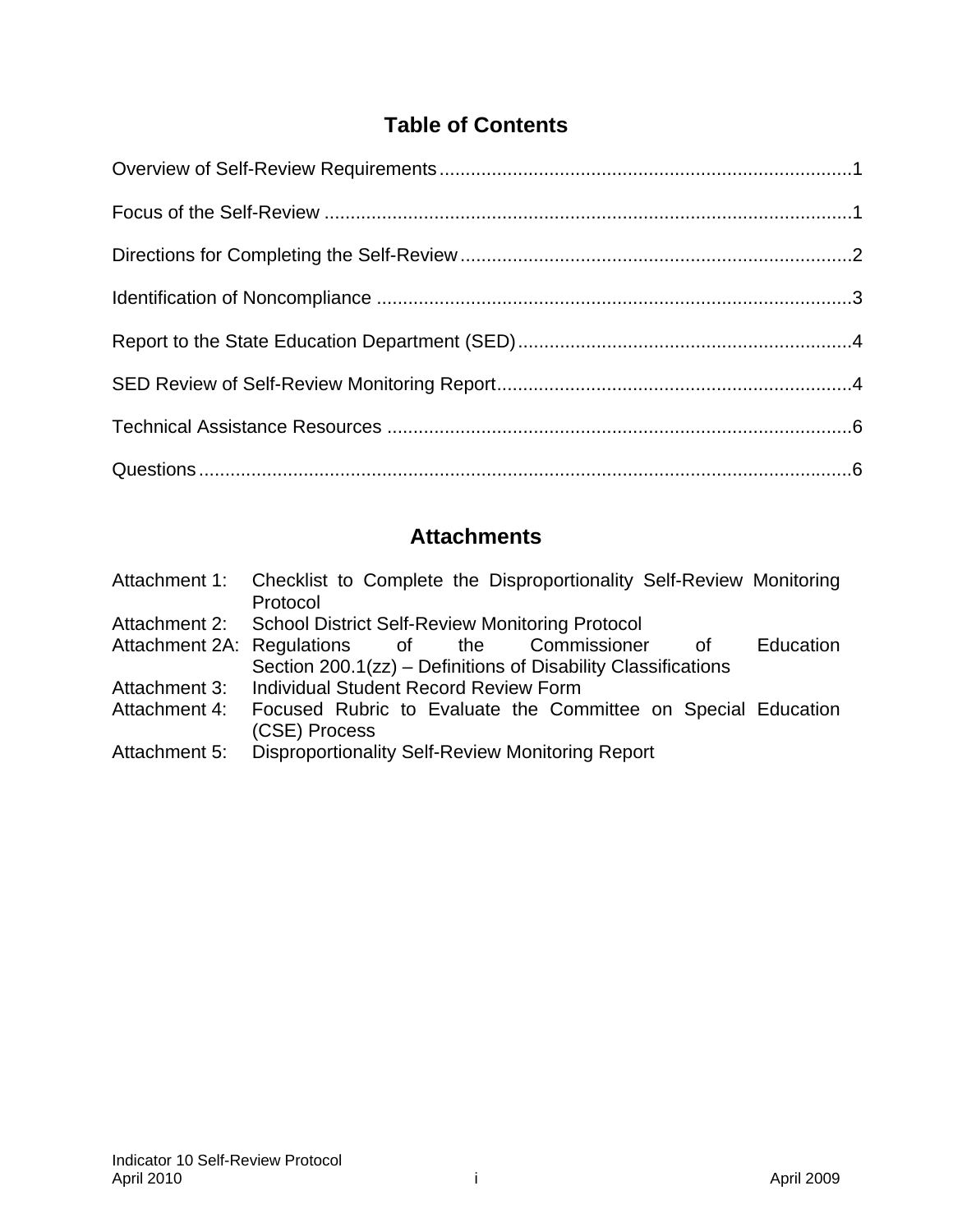### **Self-Review Monitoring Protocol Disproportionate Representation of Students with Disabilities by Classification and Placement (Indicator 10 of the State Performance Plan)**

#### **Overview of Self-Review Requirements**

School districts that are identified under federal Indicator 10 of the State Performance Plan by the State Education Department (SED) as having significant disproportionate representation of students with disabilities by classification and/or placement are required to complete this self-review monitoring protocol. School districts must determine if the district's policies, procedures and practices used in the classification and placement of students with disabilities are resulting in disproportionality in the following areas:

- The disproportionate representation of racial and ethnic groups in specific disability categories that is the result of inappropriate identification (Indicator 10a); and
- The disproportionate representation of racial and ethnic groups in special education placement that is the result of inappropriate policies, procedures and practices (Indicator 10b).

## **Focus of the Self-Review**

The self-review monitoring process is a focused review of a school district's policies, procedures and practices (i.e., implementation of policies and procedures) that most closely relates to the classification of children as students with disabilities or their placement in particular educational settings.

This review has two focus areas described below:

- **I. Individual Evaluations of Students with Disabilities.** The school district's evaluation practices will be reviewed to determine if students of the identified racial and ethnic groups have received appropriate evaluations. The evaluations must include a variety of assessment tools and strategies to gather relevant functional, developmental and academic information about the student that may assist in determining the student's specific classification and the content of the student's individualized education program (IEP), including information related to enabling the student to participate and progress in the general education curriculum.
- **II. Committee on Special Education (CSE) Recommendation.** The district's development of a student's CSE recommendation will be analyzed from the perspective of the CSE's decision-making process, as well as to see if the recommendation meets selected regulatory requirements specific to access to general education.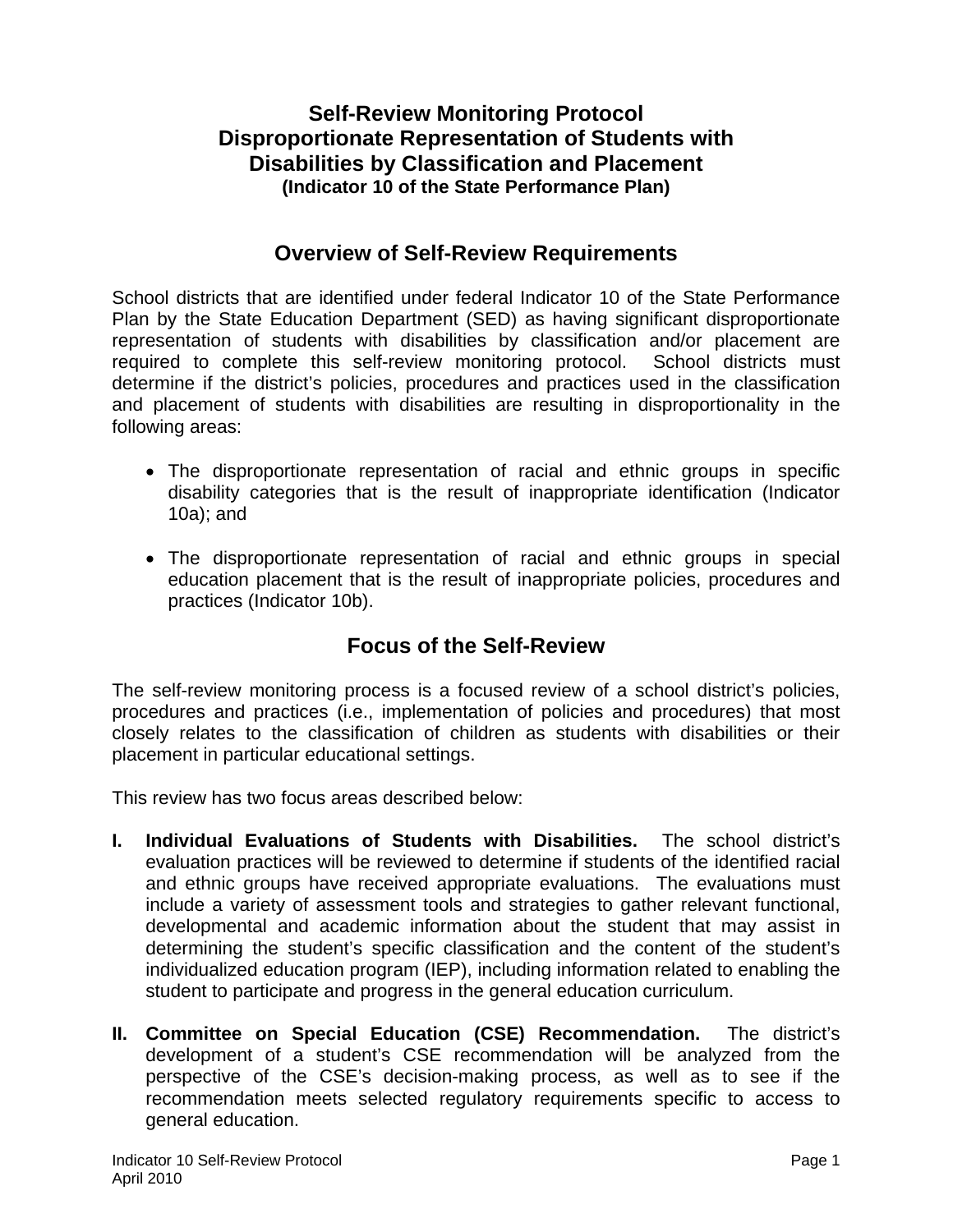- • The district's CSE process will be examined to determine to what extent the practices of the CSE contribute to an over- or under-classification of students of identified racial and ethnic groups in particular disability categories, classifications are based on student evaluations, and special education programs and services are considered that will enable the student to be involved in and progress in the general education curriculum and to be educated in the least restrictive environment.
- Students' IEPs will be evaluated to ensure that recommendations are based on student needs and that students are provided opportunities to be involved in and progress in the general education curriculum, educated in general education classes to the greatest extent appropriate, and placed in the least restrictive environment.

## **Directions for Completing the Self-Review**

- **Instructions to Complete the Self-Review Monitoring Protocol (Attachment 1)** – This form provides a step-by-step process to complete the self-review. The district must maintain documentation for every step of the review process for later verification. There are four forms (Attachments 2-5) that must be completed as part of the self-review monitoring process.
- • **School District Self-Review Monitoring Protocol (Attachment 2)** This form establishes the protocol to conduct the self-review. The protocol:
	- $\circ$  specifies the regulatory requirements relating to the two focus areas described above;
	- $\circ$  identifies documentation (e.g., data charts, student record reviews, CSE rubric or meeting minutes and IEPs) that must be reviewed; and
	- o identifies information to "look for" in reviewing documentation (e.g., students of different racial and ethnic groups are equally represented across placement options within the district).

The district must use this form to guide the self-review and to document its compliance findings in detail and identify, for self-correction purposes, any corrective action and improvement activities needed to address compliance issues. The protocol is **not submitted to SED**, but should be used to guide the district to self-correct compliance issues.

reviewed and what information to look for in the review of that documentation.<br>Indicator 10 Self-Review Protocol Page 2 **Individual Student Record Review Form (Attachment 3)** – This form is used to guide the collection of information from individual student records (i.e., evaluations, IEPs). The School District Self-Review Monitoring Protocol (Attachment 2) should be referenced in determining what documentation in a student's record must be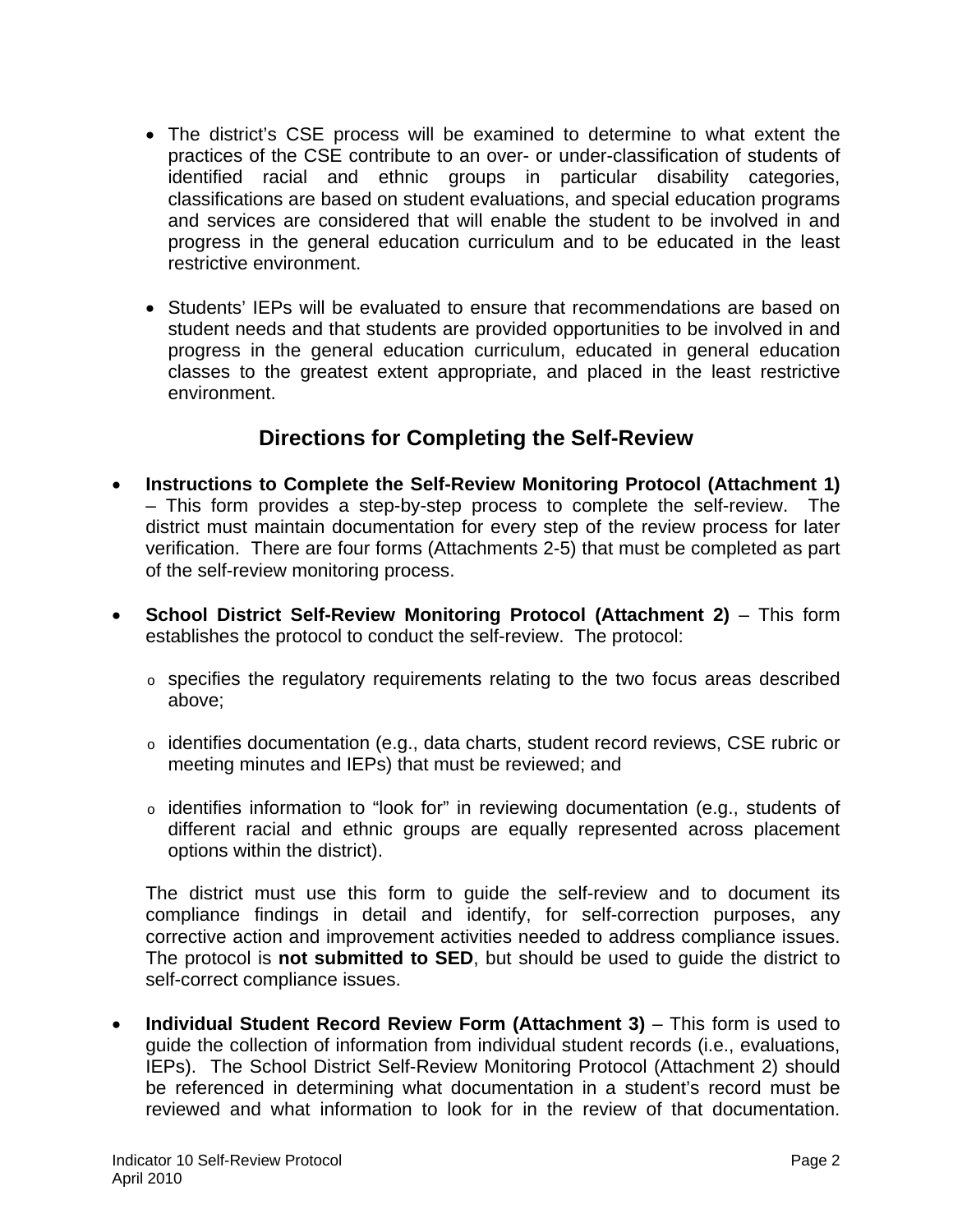determine compliance. Using this form, for each regulatory citation for each individual student in the sample, a determination must be made whether the requirement was met or was not met or was not applicable to the individual student. One form should be used for each student record reviewed. Information from these forms is used to

- **Focused Rubric to Evaluate the CSE Process (Attachment 4)** This form is used to focus on key decision points during the CSE meeting. The rubric will provide information about how the CSE addresses these key points and if the CSE makes decisions consistently across the district. It may also provide insight into how the CSE decision-making process may or may not affect the classification and placement of the identified group of students. All instances of "minimally addressed or no evidence" must be reported as noncompliance.
- **Disproportionality Self-Review Monitoring Report (Attachment 5) This form is** a sample of the electronic report the school district will complete to document the results of the district's self-review to SED. For each regulatory requirement, the district must document its findings of compliance or noncompliance.

## **Identification of Noncompliance**

**The team must carefully review all findings from all the documentation and evidence to make its determination of compliance for each regulatory requirement. Any absent or inappropriate policy, procedure or practice must be reported as a noncompliance issue. Please refer to these criteria below when making determinations of compliance/noncompliance.** 

- When fewer than 100 percent of the total number of student records reviewed show evidence that a particular regulatory requirement has been met, the regulation must be noted as "noncompliant."
- When other required documentation from Attachments 3 and 4 provide evidence of noncompliance, the issue must be reported as "noncompliant."
- In cases where 100 percent or more of the total student records reviewed show evidence that a particular requirement has been met, but other evidence from Attachment 3 and/or 4 show findings of noncompliance, the issue must be reported as "noncompliant."

## **Report to the State Education Department**

**The only documentation to be submitted to SED is the Disproportionality Self-Review Monitoring Report (Attachment 5).** This report must be submitted electronically. To complete this form, go to [http://pd.nysed.gov](http://pd.nysed.gov/) and follow the directions for completion and submission. The district should **NOT** submit the other forms completed or the documentation reviewed during the self-review unless requested by SED.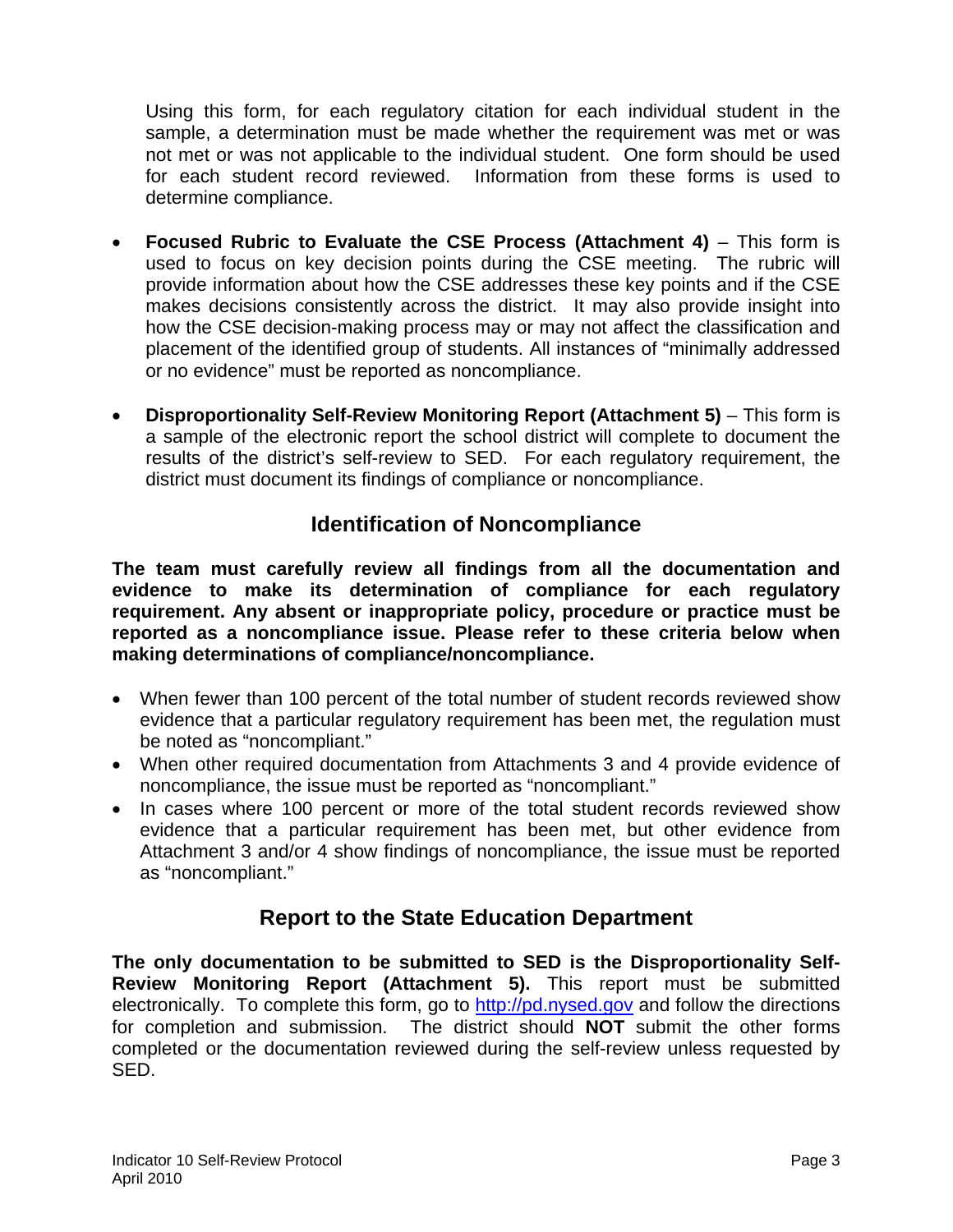Pursuant to the New York State Archives and Records Administration Records Retention and Disposition Schedule ED-1, the school district must maintain documentation of its review for a period of **seven years**. This documentation is subject to review by SED and therefore should be maintained in an easily retrievable and organized manner.

## **SED Review of Self-Review Monitoring Report**

SED will review the Self-Review Monitoring Report and respond as follows:

- 1. If the school district reports to SED that, based on its self-review, the district has not identified any compliance issues relating to its procedures and practices, SED will arrange for a review of that determination.
- 2. If the school district reports to SED that, based on its self-review, the district has one or more compliance issues relating to its procedures and practices, SED will notify the district that it must correct all instances of noncompliance not later than one year from the identification of the issues. SED will periodically contact the school district to ensure that correction of noncompliance has occurred within a year.

## **Technical Assistance Resources**

The following sources may assist you in addressing issues of disproportionate representation by race and ethnicity of students with disabilities receiving special education and related services.

Other sources of technical assistance include:

- Technical Assistance Center on Disproportionality (TAC-D) The Metropolitan Center for Urban Education at New York University <http://steinhardt.nyu.edu/metrocenter/tacd.html>
- Regional Special Education Technical Assistance Support Centers (RSE-TASC) <http://www.vesid.nysed.gov/specialed/techassist/rsetasc/>
- National Center for Culturally Responsive Educational Systems <http://www.nccrest.org/publications.html>

## **Questions**

Questions regarding the Disproportionality Self-Review Monitoring Protocol may be directed to the Policy Unit at (518) 473-2878 or to the Special Education Quality Assurance Regional Office at [http://www.vesid.nysed.gov/specialed/quality/](http://www.vesid.nysed.gov/specialed/quality/qaoffices.htm)  [qaoffices.htm](http://www.vesid.nysed.gov/specialed/quality/qaoffices.htm).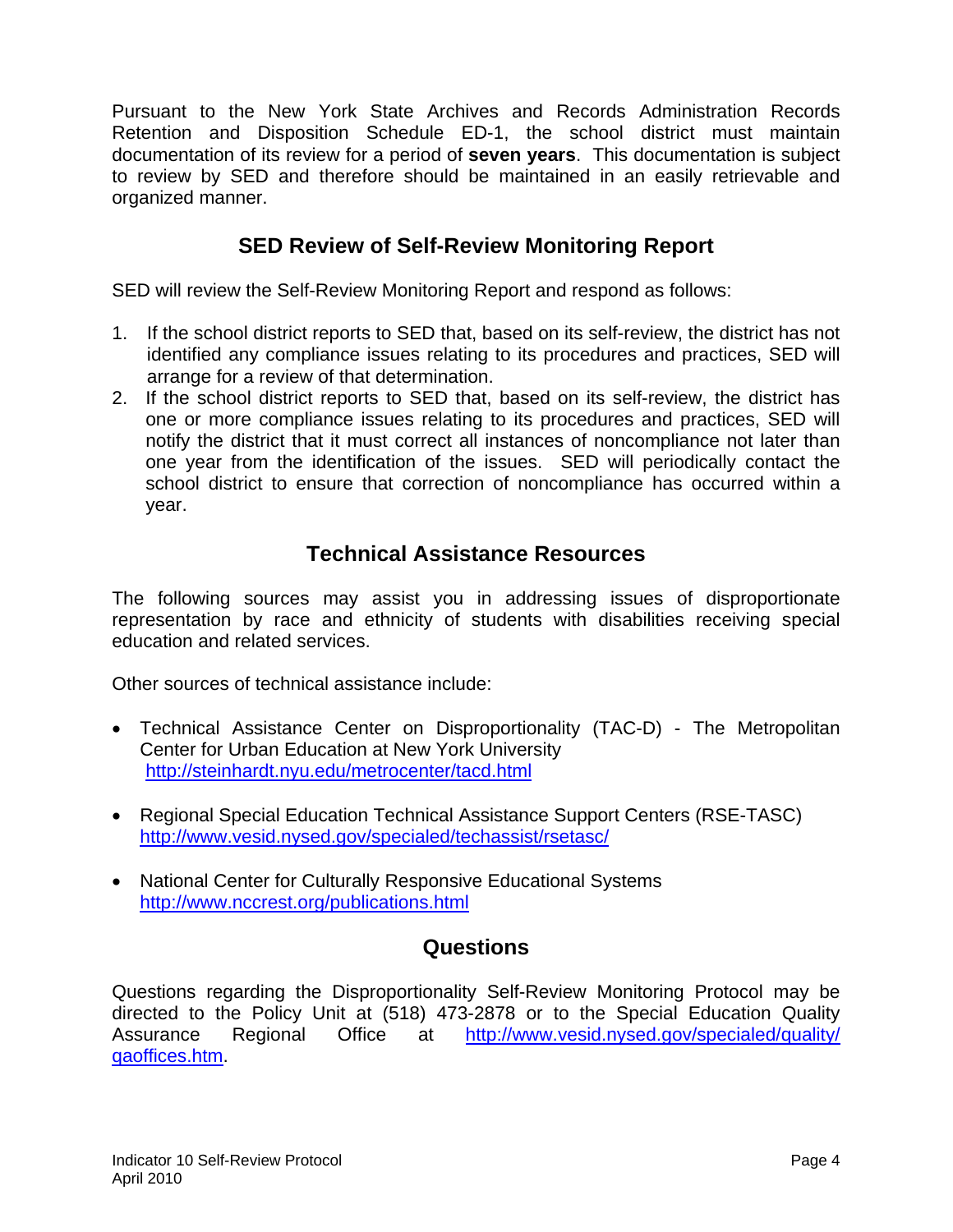## **Checklist to Complete the Disproportionality Self-Review Monitoring Protocol**

| <b>Activity</b>                                                                                                                                                    | <b>Components of the Review</b>                                                                                                                                                                                                                                                                                                                                                                                                                                                                                                                                                                                                                                                                                                                                                                                                                                                     |
|--------------------------------------------------------------------------------------------------------------------------------------------------------------------|-------------------------------------------------------------------------------------------------------------------------------------------------------------------------------------------------------------------------------------------------------------------------------------------------------------------------------------------------------------------------------------------------------------------------------------------------------------------------------------------------------------------------------------------------------------------------------------------------------------------------------------------------------------------------------------------------------------------------------------------------------------------------------------------------------------------------------------------------------------------------------------|
| 1. School superintendent or<br>designee selects the team<br>members to conduct the<br>self-review                                                                  | Identify a team leader for the review process.<br>Select team members, number to be determined by team<br>leader.<br>Suggested team<br>members<br>include:<br>school<br>education<br>administrator,<br>special<br>teacher,<br>general<br>education teacher, parent of a student with a disability,<br>school psychologist, and guidance counselor.<br>To provide objectivity and to benefit from technical<br>$\bullet$<br>assistance during the self-review process, it is strongly<br>recommended that the district invite someone from<br>outside the district such as a SETRC specialist and one or<br>more representatives of a diverse racial or ethnic<br>background from the community to participate in the self-<br>review.                                                                                                                                               |
| 2. Conduct an initial meeting<br>of the review team to<br>discuss timelines for the<br>review and the process to<br>review and collect the<br>required information | Assign staff responsible to:<br>$\bullet$<br>o Ensure the student sample is sufficient, and complete<br>the student record reviews (Attachment 3).<br>o Complete the "Focused Rubric to Evaluate the CSE<br>Process" (Attachment 4).<br>Identify the process to complete the self-review and due<br>dates.<br>Establish meeting dates to review the results.<br>$\bullet$                                                                                                                                                                                                                                                                                                                                                                                                                                                                                                           |
| 3. Identify other sources of<br>data and information that<br>must be reviewed                                                                                      | The self-review protocol is designed to respond to district-<br>wide data. Depending on the depth of the district needs, the<br>review team may find it necessary to produce building data to<br>better understand which buildings of the<br>district are<br>disproportionately over or under identifying students by<br>disability classification or which buildings may be contributing<br>to a disproportionate representation of racial and ethnic<br>groups in special education placements that is the result of<br>inappropriate policies, procedures and practices.                                                                                                                                                                                                                                                                                                         |
| 4. Select a sample of student<br>records to be reviewed                                                                                                            | For use with Attachment 3 - Student Record Review Form.<br>Compile a list of all students with disabilities referred to the<br>CSE between January 1 of the previous academic year and<br>January 31 of the current academic year (a 13 month<br>period). (These dates may be expanded in order to get an<br>adequate number of records needed for representation.)<br>• For school districts with 20 or fewer students on this list,<br>review all student records.<br>For school districts with 21-200 students on this list,<br>$\bullet$<br>randomly select 20 student records.<br>For school districts with more than 200 students on this<br>$\bullet$<br>list, randomly select 30 records.<br>• Ensure the sample of student records includes all or a<br>significant number of students from the identified group<br>and a proportional sample of other students from other |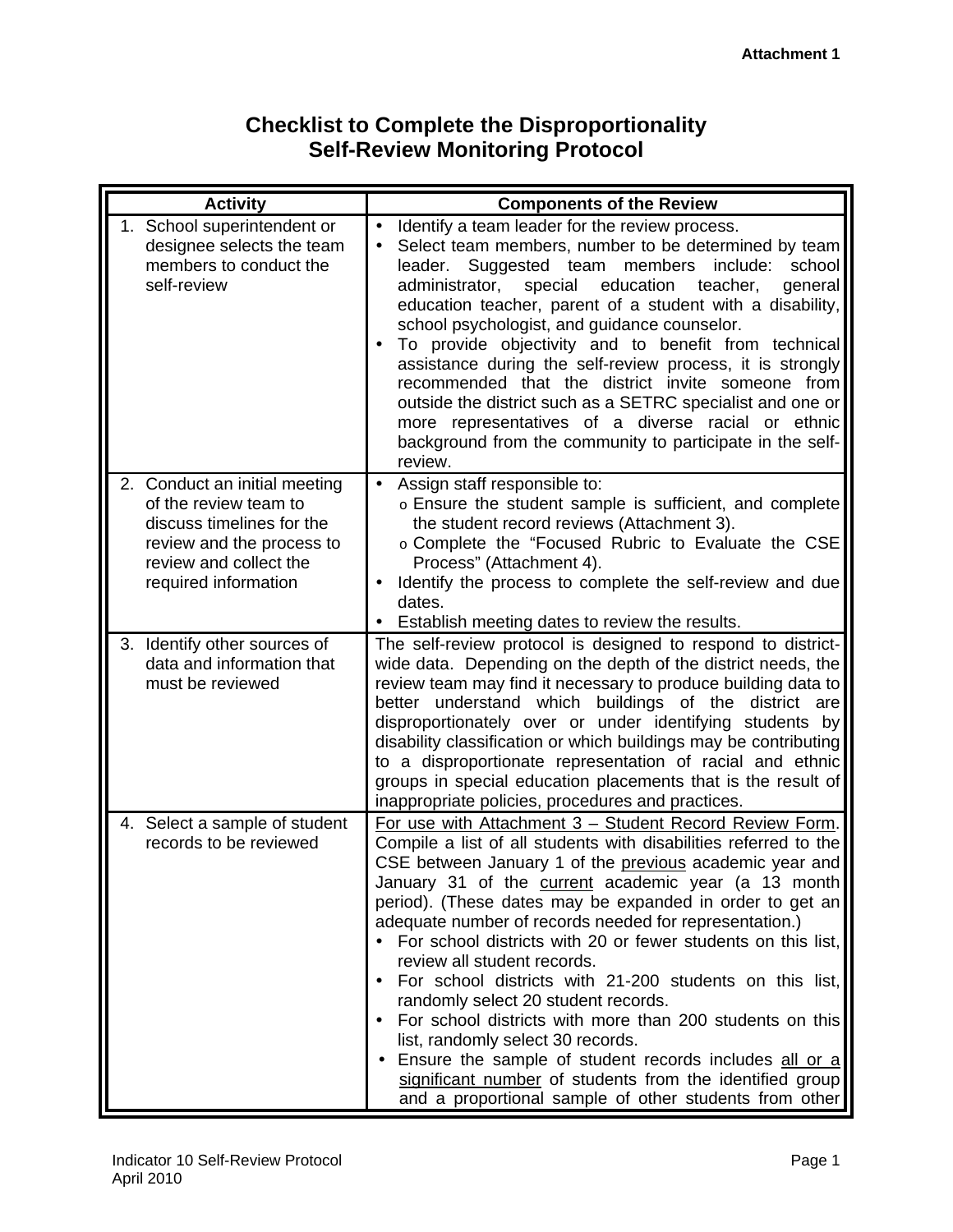| <b>Activity</b>                                                                                             | <b>Components of the Review</b>                                                                                                                                                                                                                                                                                                                                                                                                                                                                                                                                                                                                          |
|-------------------------------------------------------------------------------------------------------------|------------------------------------------------------------------------------------------------------------------------------------------------------------------------------------------------------------------------------------------------------------------------------------------------------------------------------------------------------------------------------------------------------------------------------------------------------------------------------------------------------------------------------------------------------------------------------------------------------------------------------------------|
|                                                                                                             | races/ethnicities.<br>Add to the number of records to be reviewed if, based on<br>the record reviews, you are finding inconclusive patterns<br>of policy implementation.                                                                                                                                                                                                                                                                                                                                                                                                                                                                 |
| 5. Complete the Self-Review<br><b>Monitoring Protocol</b>                                                   | Complete the self-review monitoring protocol.                                                                                                                                                                                                                                                                                                                                                                                                                                                                                                                                                                                            |
|                                                                                                             | In order to complete the School District Self-Review<br>Monitoring Protocol (Attachment 2), the district team must<br>complete the activities contained in Attachments 3 and 4 to<br>obtain the information necessary to make decisions about<br>compliance/noncompliance.                                                                                                                                                                                                                                                                                                                                                               |
| 6. Complete the Student<br>Record Review form for<br>each student                                           | Document findings for each student on the student record<br>review form (Attachment 3). To complete this review, you will<br>need to review IEPs. A summary of individual findings needs<br>to be developed. To determine compliance, if 100 percent of<br>the student records reviewed are in compliance, then<br>compliance will be positive for purposes of this review.                                                                                                                                                                                                                                                              |
| 7. Complete "Focused Rubric<br>to Evaluate the CSE<br>Process"                                              | This rubric (Attachment 4) is designed to be used as a tool<br>by the district to assess how the CSE process may affect the<br>disproportionate representation of students of certain racial<br>or ethnic groups in particular disability categories or<br>educational settings. The rubric lists six key regulatory<br>affecting<br>classification<br>requirements<br>and<br>placement<br>determinations. This tool can be used as a debriefing form.                                                                                                                                                                                   |
| 8. Convene a review team<br>meeting to discuss the<br>findings                                              | Review the results of each applicable focus area of the self-<br>review monitoring protocol (Attachment 2) and document<br>whether the district's policies, procedures and/or practices<br>are compliant or noncompliant with State requirements.                                                                                                                                                                                                                                                                                                                                                                                        |
|                                                                                                             | The team will review the documentation of evidence<br>collected by the team from the multiple sources identified as<br>"Look At" and use this information in determining if the district<br>is in compliance with the regulatory requirements selected for<br>each of the two focus areas. Each focus area section<br>provides a space for the team to use in summarizing its<br>findings.                                                                                                                                                                                                                                               |
| 9. Analyze the data to identify<br>the specific nature and<br>extent of the areas in need<br>of improvement | The team will question and probe data to determine relevant<br>factors relating to disproportionality (e.g., practices that<br>contribute to disproportionate identification or placement of<br>specific disabilities, certain racial or ethnic groups or for<br>specific types of placements). On the Self-Review Monitoring<br>Protocol (Attachment 2):<br>Document findings of noncompliance using the forms and<br>criterion provided.<br>Describe the specific details of noncompliance.<br>$\bullet$<br>Identify what must be corrected and how it will be<br>corrected.<br>Set a timetable for correction. All noncompliance must |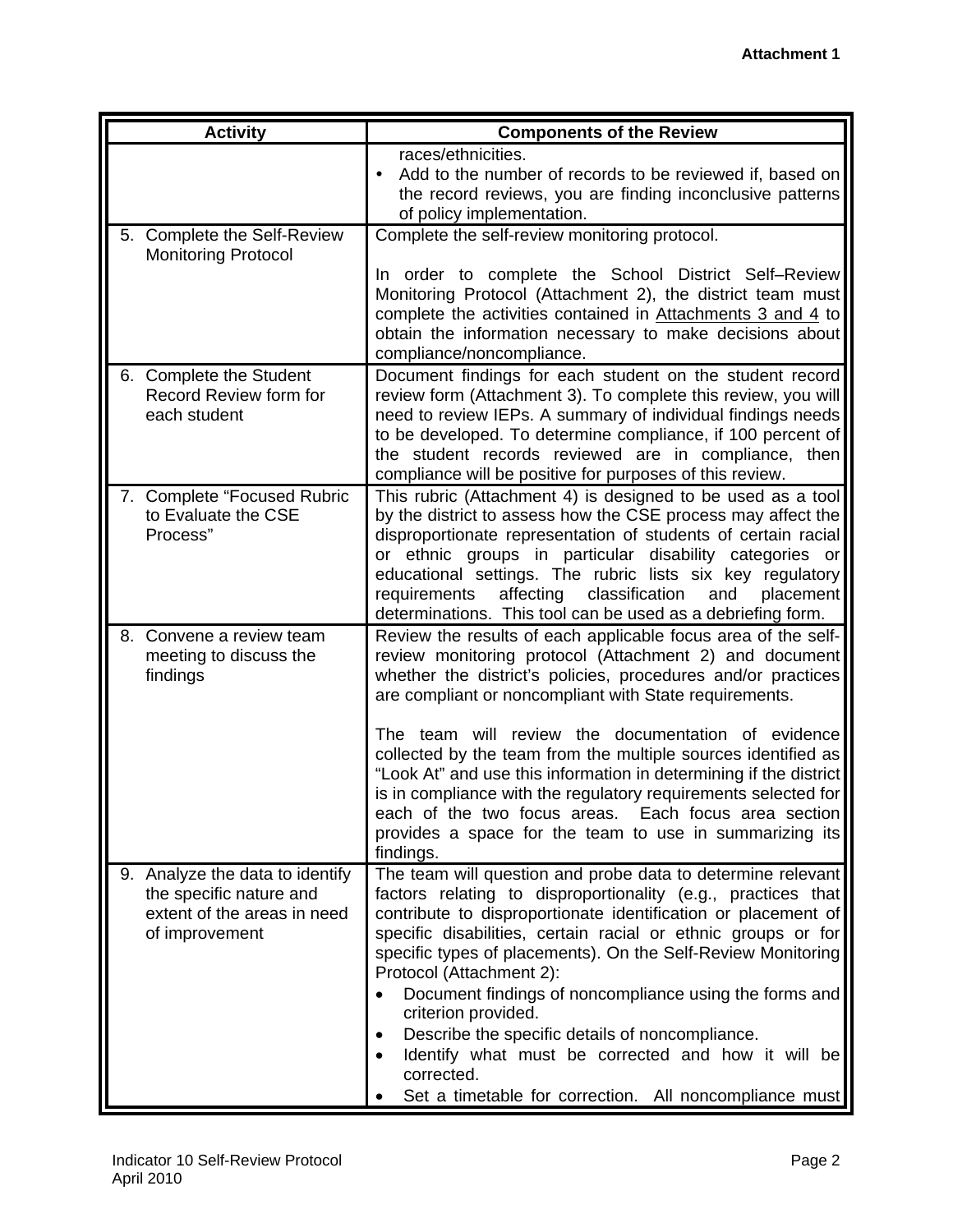| <b>Activity</b>                                                                                                                             | <b>Components of the Review</b>                                                                                                                                                                                                                                                                                                                                                              |  |  |  |  |  |
|---------------------------------------------------------------------------------------------------------------------------------------------|----------------------------------------------------------------------------------------------------------------------------------------------------------------------------------------------------------------------------------------------------------------------------------------------------------------------------------------------------------------------------------------------|--|--|--|--|--|
|                                                                                                                                             | be corrected no later than one year from the date of<br>identification (i.e., date report submitted to SED).<br>Identify and document improvement activities.                                                                                                                                                                                                                                |  |  |  |  |  |
| 10. Submit the complete Self-<br><b>Review Monitoring Report</b><br>to the Superintendent or<br><b>Chief School Officer for</b><br>approval | The Superintendent or Chief School Officer should review<br>the completed self-review protocol to accept responsibility for<br>the accuracy of the compliance report.                                                                                                                                                                                                                        |  |  |  |  |  |
| 11. Submit the Self-Review<br>Monitoring Report to the<br><b>State Education</b><br>Department (SED)                                        | Manner of Submission: Web-based electronic submission<br>To submit this form, go to http://pd.nysed.gov<br>The Superintendent of Schools or Chief School Officer of the<br>school district must verify that the Self-Review Monitoring<br>Report (Attachment 5) provides accurate<br>data<br>and<br>information.<br>Print the report after submitting to SED for record-keeping<br>purposes. |  |  |  |  |  |

**Maintain all documentation used to complete the self-review for seven years. Records should be retained in an organized and easily retrievable format. All documentation is subject to SED review.**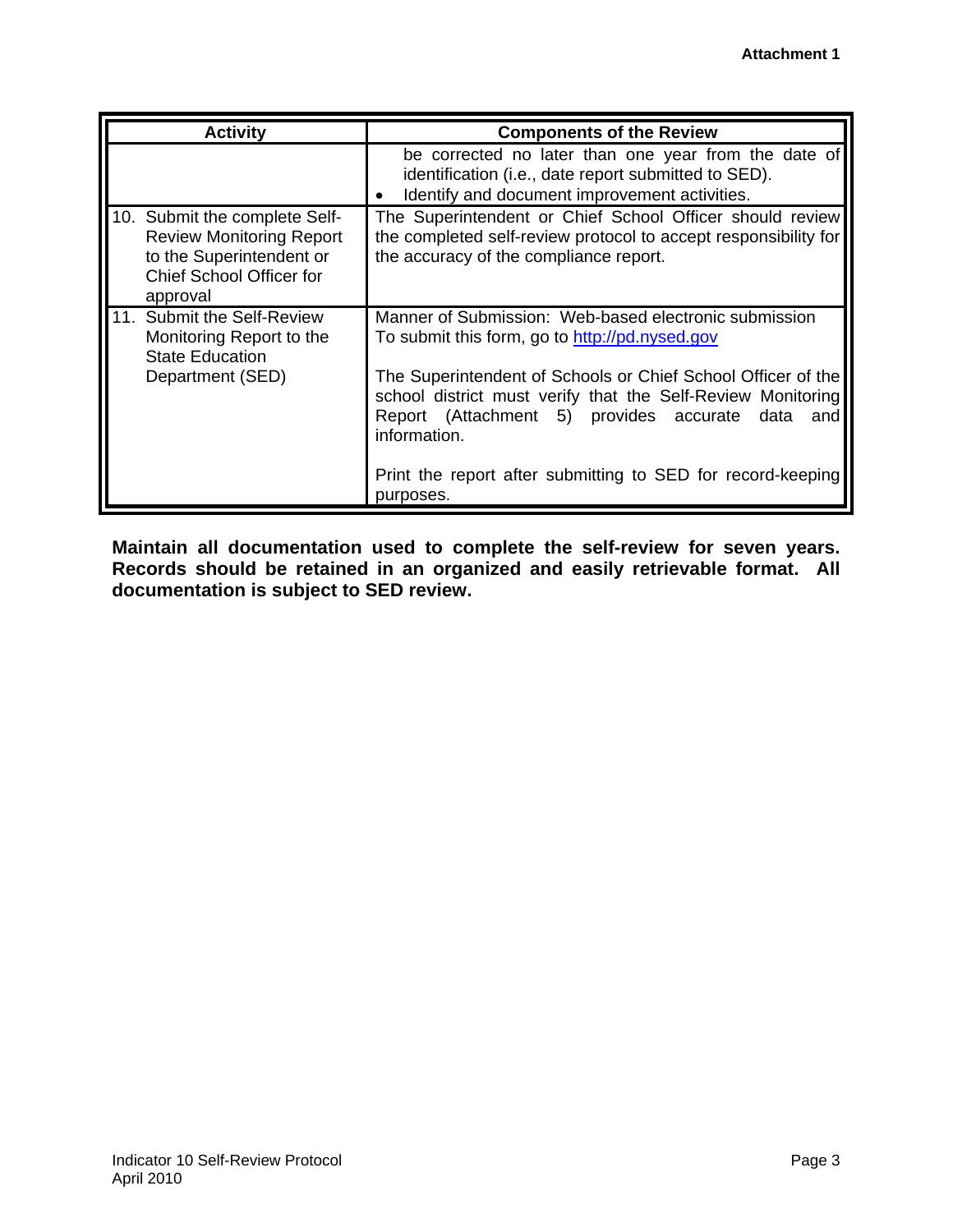### **SCHOOL DISTRICT SELF-REVIEW MONITORING PROTOCOL**

|                                                | Indicator 10 – Disproportionate Representation of<br><b>Students with Disabilities by Classification and Placement</b>           |                     |        |
|------------------------------------------------|----------------------------------------------------------------------------------------------------------------------------------|---------------------|--------|
| <b>School District:</b>                        |                                                                                                                                  |                     |        |
| <b>Address:</b>                                |                                                                                                                                  |                     |        |
| <b>Form Completed By:</b>                      | <b>Name/Title</b>                                                                                                                | <b>Phone Number</b> | E-mail |
| <b>Date Review Completed:</b>                  |                                                                                                                                  |                     |        |
| Team Members Participating in the Self-Review: |                                                                                                                                  |                     |        |
| racial and ethnic backgrounds.                 | For reviews required for significant discrepancy by race/ethnicity, indicate the names of community representatives from diverse |                     |        |

April 2010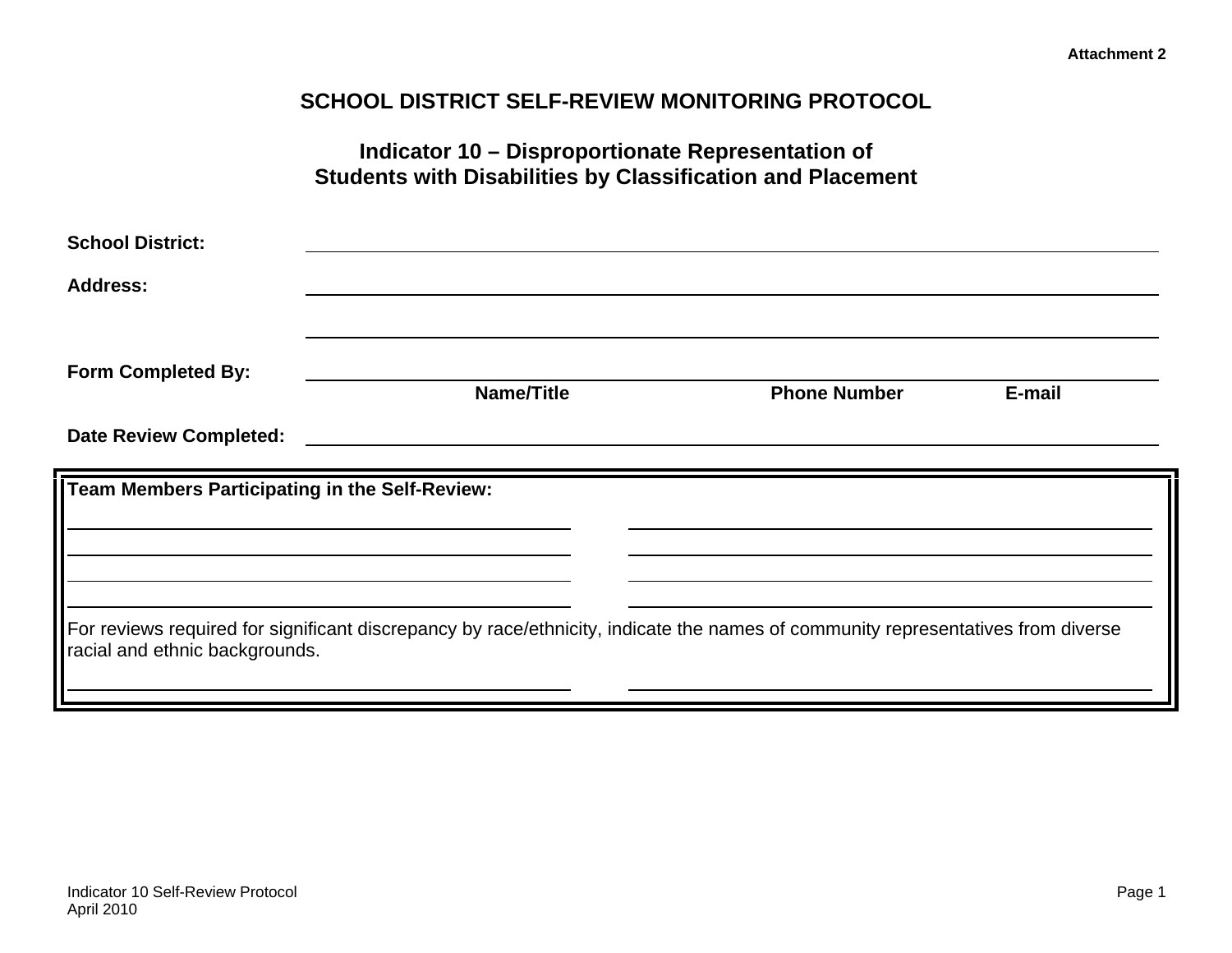### **Directions SCHOOL DISTRICT SELF-REVIEW MONITORING PROTOCOL**

This form establishes the protocol to conduct the self-review. The district must conduct a review of each focus area as identified on this protocol. Each section of the protocol provides the following information:

#### **Two focus areas to be reviewed**:

Individual Evaluations of Students with Disabilities Committee on Special Education (CSE) Recommendations

I. **Citation and Issue**: Regulatory requirements are identified that have been determined by SED to be most closely related II. The contract of the state of systems of the matter of the contract of the classification and placement by type of students with disabilities.

**Documentation and Evidence**: For each focus area, the protocol provides a specific list of documentation (information to look at) and evidence (information to look for) that must be considered in the district's review of its policies, procedures and practices in the identified focus area.

**Determination of Compliance Y (Yes) or N (No):** A notation of Y indicates that the district is in compliance with the specific regulatory requirement. A notation of N indicates that the district is not in compliance with the regulatory requirement. The determination of compliance for some issues may be made based solely on the review of individual student records. For other issues, the school district will need to consider other sources of documentation as indicated on the protocol. The team should carefully review all findings from all the documentation and evidence to make its determination of compliance for each regulatory requirement.

As applicable to each regulatory citation:

- **Determination of Y (compliance):** 
	- o 100 percent or more of the total number of records reviewed (Attachment 3) show evidence that a particular regulatory requirement has been met (i.e., marked "Y" or "NA"); **and**
	- <sup>o</sup> Other required documentation from Attachment 4 provides evidence of compliance.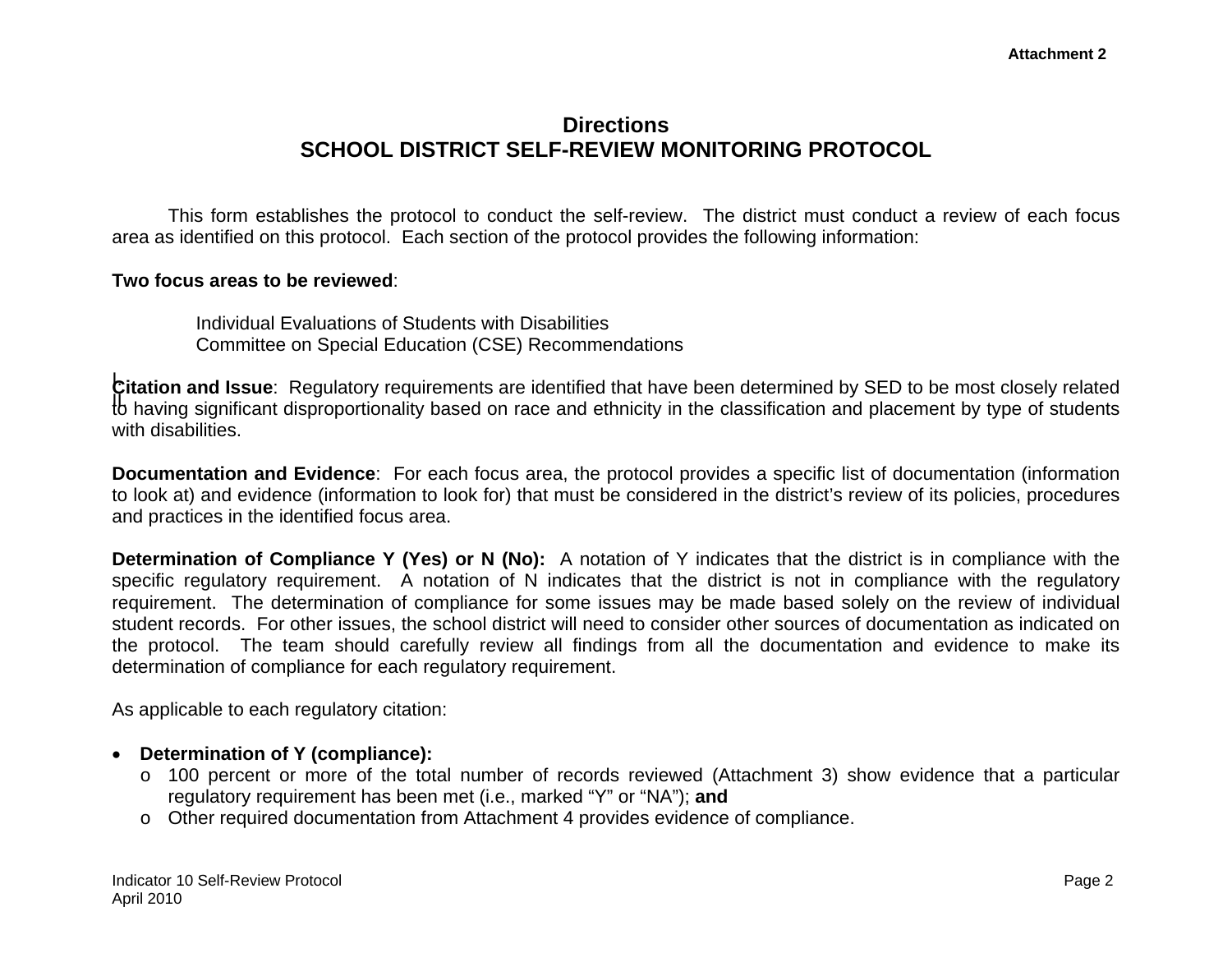#### • **Determination of "N" (noncompliance):**

- o Fewer than 100 percent of the total number of student records reviewed (Attachment 3) show evidence that a particular regulatory requirement has been met; **or**
- o Other required documentation from Attachment 4 provides evidence of noncompliance.
- o In cases where 100 percent or more of the total student records reviewed show evidence that a particular requirement has been met, but other evidence from Attachment 4 shows findings of noncompliance.

#### **The team should carefully review all findings from all the documentation and evidence to make its determination of compliance for each regulatory requirement.**

**Findings**: This section is to be used to document the specific details of its findings that would identify issues of inappropriate policies, procedures and or practices.

- As examples:
	- o "70 percent of the records reviewed showed evidence that assessments were administered in the student's native language."
	- o A review of the CSE decision-making process in five out of seven instances showed the report of the student's evaluation was not discussed in determining if the student had a disability.

In these examples, findings of noncompliance must be made.

**Corrective Actions and Improvement Activities:** The team must identify any corrective actions necessary to correct identified compliance issues. The district should also note any improvement activities necessary in the identified focus area, whether related to a compliance finding or not, to address the school district's significant disproportionality based on race and ethnicity in the identification of students with disabilities.

**This form (Attachment 2) must be kept on file by the school district and is not submitted to SED unless requested.**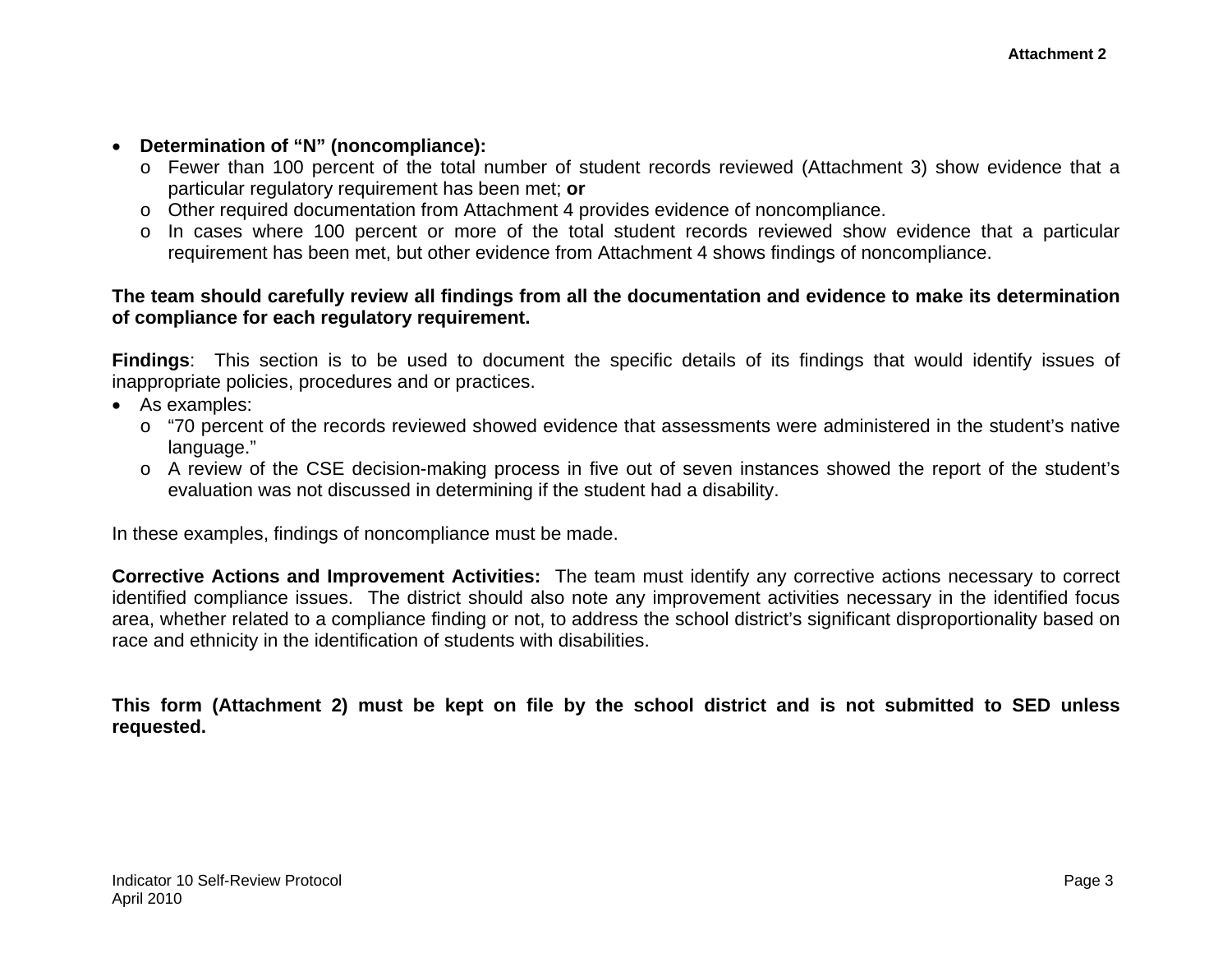#### **I. Individual Evaluations of Students with Disabilities**

The district's evaluation practices will be reviewed to determine if students of all racial and ethnic groups have received appropriate evaluations that include a variety of assessment tools and strategies to gather relevant functional, development and academic information about the student that may assist in determining the classification of the student in specific disability categories and the content of the student's IEP, including information related to enabling the student to participate and progress in the general education curriculum.

| <b>Citation</b><br>(8 NYCRR)                                                                                                                                                                                                                                                                                      | <b>Determination</b><br>of Compliance<br><b>Issue</b>                                                                                                                                                                                                                        |                                                                                                                                                                                                                                                                                                                    |  |  |  |  |  |
|-------------------------------------------------------------------------------------------------------------------------------------------------------------------------------------------------------------------------------------------------------------------------------------------------------------------|------------------------------------------------------------------------------------------------------------------------------------------------------------------------------------------------------------------------------------------------------------------------------|--------------------------------------------------------------------------------------------------------------------------------------------------------------------------------------------------------------------------------------------------------------------------------------------------------------------|--|--|--|--|--|
|                                                                                                                                                                                                                                                                                                                   |                                                                                                                                                                                                                                                                              |                                                                                                                                                                                                                                                                                                                    |  |  |  |  |  |
| $\S200.4(b)(6)(i)$                                                                                                                                                                                                                                                                                                | Assessments and other evaluation materials used to assess a student under this section:                                                                                                                                                                                      |                                                                                                                                                                                                                                                                                                                    |  |  |  |  |  |
| \$200.4(b)(6)(i)(a)                                                                                                                                                                                                                                                                                               | administer;                                                                                                                                                                                                                                                                  | are provided and administered in the student's native language or other mode of communication and<br>in the form most likely to yield accurate information on what the student knows and can do<br>academically, developmentally and functionally, unless it is clearly not feasible to so provide or              |  |  |  |  |  |
| $\S200.4(b)(6)(i)(b)$                                                                                                                                                                                                                                                                                             | are used for purposes for which the assessments or measures are valid and reliable;                                                                                                                                                                                          |                                                                                                                                                                                                                                                                                                                    |  |  |  |  |  |
| $\S200.4(b)(6)(i)(c)$                                                                                                                                                                                                                                                                                             | provided by those who developed such assessments; and                                                                                                                                                                                                                        | are administered by trained and knowledgeable personnel in accordance with the instruction                                                                                                                                                                                                                         |  |  |  |  |  |
| $\S200.4(b)(6)(i)(d)$                                                                                                                                                                                                                                                                                             | are selected and administered so as not to be discriminatory on a racial or cultural basis.                                                                                                                                                                                  |                                                                                                                                                                                                                                                                                                                    |  |  |  |  |  |
| $\S200.4(b)(6)(v)$                                                                                                                                                                                                                                                                                                | No single measure or assessment is used as the sole criterion for determining whether a student is a<br>student with a disability or for determining an appropriate educational program for a student.                                                                       |                                                                                                                                                                                                                                                                                                                    |  |  |  |  |  |
| $\S 200.4(b)(6)(vii)$                                                                                                                                                                                                                                                                                             | The student is assessed in all areas related to the suspected disability, including, where appropriate,<br>health, vision, hearing, social and emotional status, general intelligence, academic performance,<br>vocational skills, communicative status and motor abilities. |                                                                                                                                                                                                                                                                                                                    |  |  |  |  |  |
| \$200.4(b)(6)(xvi)<br>Materials and procedures used to assess a student with limited English proficiency are selected and<br>administered to ensure that they measure the extent to which the student has a disability and needs<br>special education, rather than measure the student's English language skills. |                                                                                                                                                                                                                                                                              |                                                                                                                                                                                                                                                                                                                    |  |  |  |  |  |
|                                                                                                                                                                                                                                                                                                                   | <b>Documentation</b>                                                                                                                                                                                                                                                         | <b>Evidence</b>                                                                                                                                                                                                                                                                                                    |  |  |  |  |  |
| Look at:<br>$\circ$                                                                                                                                                                                                                                                                                               | • Individual Student Record Review (Attachment 3)<br>Individual evaluation reports                                                                                                                                                                                           | Look for evidence of:<br>Results of the evaluation provide information in all areas related to<br>suspected disability.<br>Results of the evaluation provide the information necessary to<br>determine the type of disability and the specific areas in which the<br>student will need special education services. |  |  |  |  |  |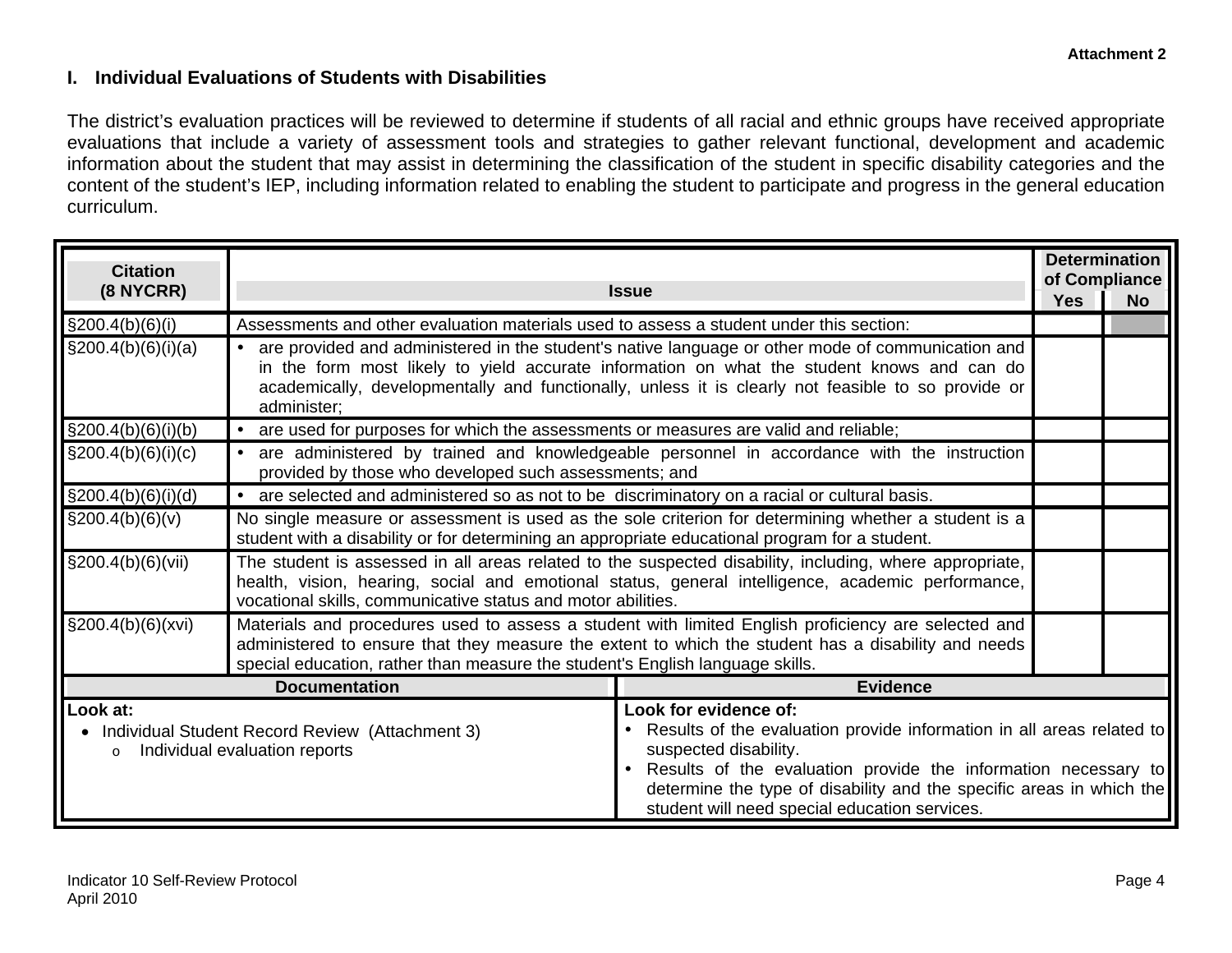|                                                                                          | • Assessments and other evaluation materials are in the student's<br>native language or other mode of communication and in the form<br>most likely to provide information on what the student knows and<br>can do academically, developmentally and functionally.<br>• Assessments and other evaluation materials are administered for<br>purposes for which the assessments or measures are valid and<br>reliable.<br>• Multiple measures are used to determine the specific type of<br>disability or for determining an appropriate educational program for<br>a student. |
|------------------------------------------------------------------------------------------|-----------------------------------------------------------------------------------------------------------------------------------------------------------------------------------------------------------------------------------------------------------------------------------------------------------------------------------------------------------------------------------------------------------------------------------------------------------------------------------------------------------------------------------------------------------------------------|
|                                                                                          | <b>Findings</b>                                                                                                                                                                                                                                                                                                                                                                                                                                                                                                                                                             |
| Description of specific details of noncompliance in policy,<br>procedures and practices: | <b>Corrective Action required:</b><br>Improvement activities recommended:                                                                                                                                                                                                                                                                                                                                                                                                                                                                                                   |

### **Please note: Individual Student Record Review (Attachment 3) must be completed to determine compliance/noncompliance for this focus area.**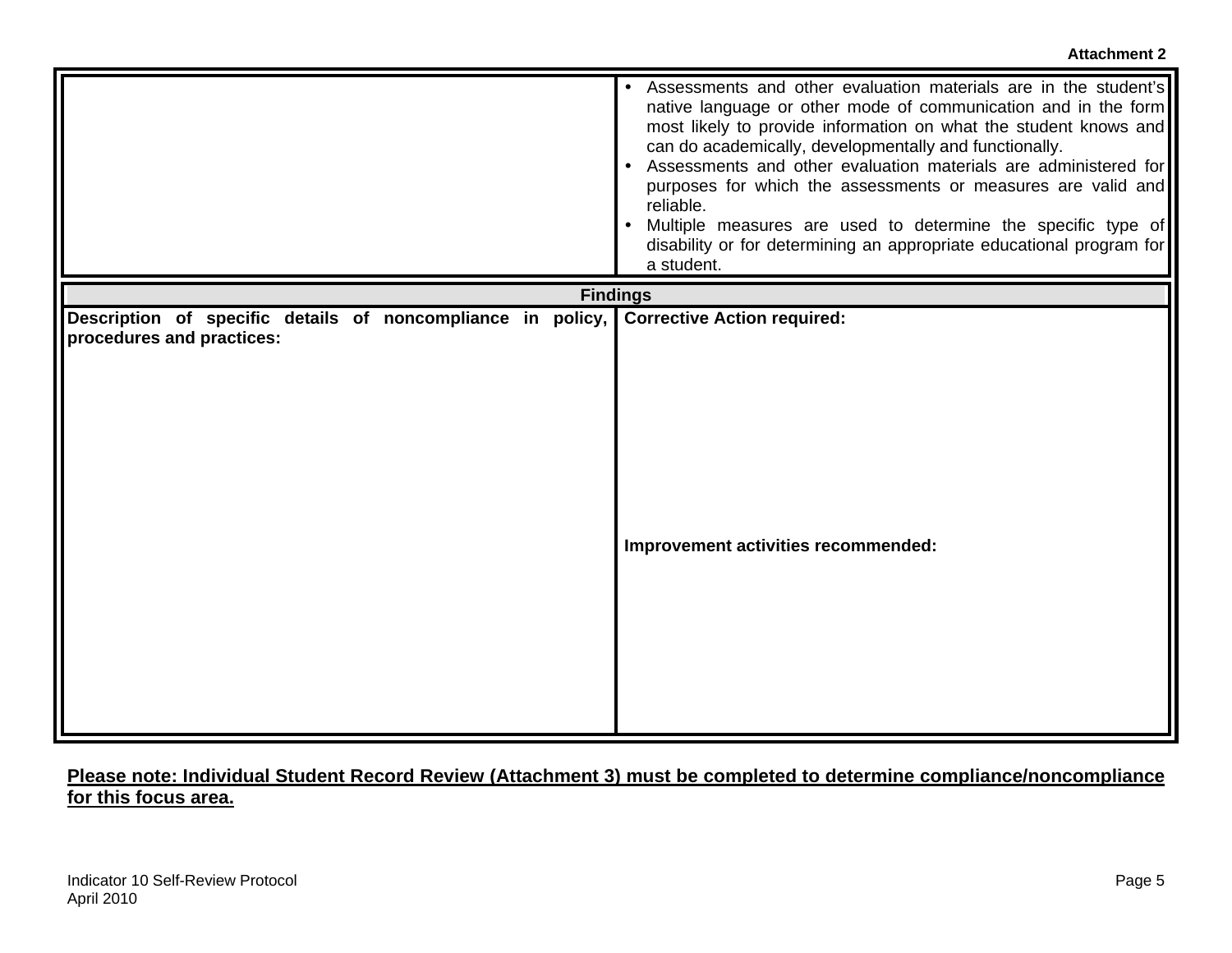The following chart may be used to calculate the percentage of student records with evidence of compliance. Compile the results based on the results of each record reviewed for each citation (Attachment 3). Consider these results along with other required documentation in making a final compliance determination for this focus area.

| <b>Summary of Individual Student Record Review</b> |                                         |                                                             |                                                      |  |  |  |  |  |
|----------------------------------------------------|-----------------------------------------|-------------------------------------------------------------|------------------------------------------------------|--|--|--|--|--|
| <b>Citation</b>                                    | <b>Total Number of Records Reviewed</b> | <b>Total Number of Records with</b><br>a finding of Y or NA | <b>Percentage of Records in</b><br><b>Compliance</b> |  |  |  |  |  |
| $\S200.4(b)(6)(i)(a)$                              |                                         |                                                             |                                                      |  |  |  |  |  |
| $\S200.4(b)(6)(i)(b)$                              |                                         |                                                             |                                                      |  |  |  |  |  |
| $\S200.4(b)(6)(i)(c)$                              |                                         |                                                             |                                                      |  |  |  |  |  |
| $\S200.4(b)(6)(i)(d)$                              |                                         |                                                             |                                                      |  |  |  |  |  |
| $\S200.4(b)(6)(v)$                                 |                                         |                                                             |                                                      |  |  |  |  |  |
| $\S200.4(b)(6)(vii)$                               |                                         |                                                             |                                                      |  |  |  |  |  |
| $\S200.4(b)(6)(xvi)$                               |                                         |                                                             |                                                      |  |  |  |  |  |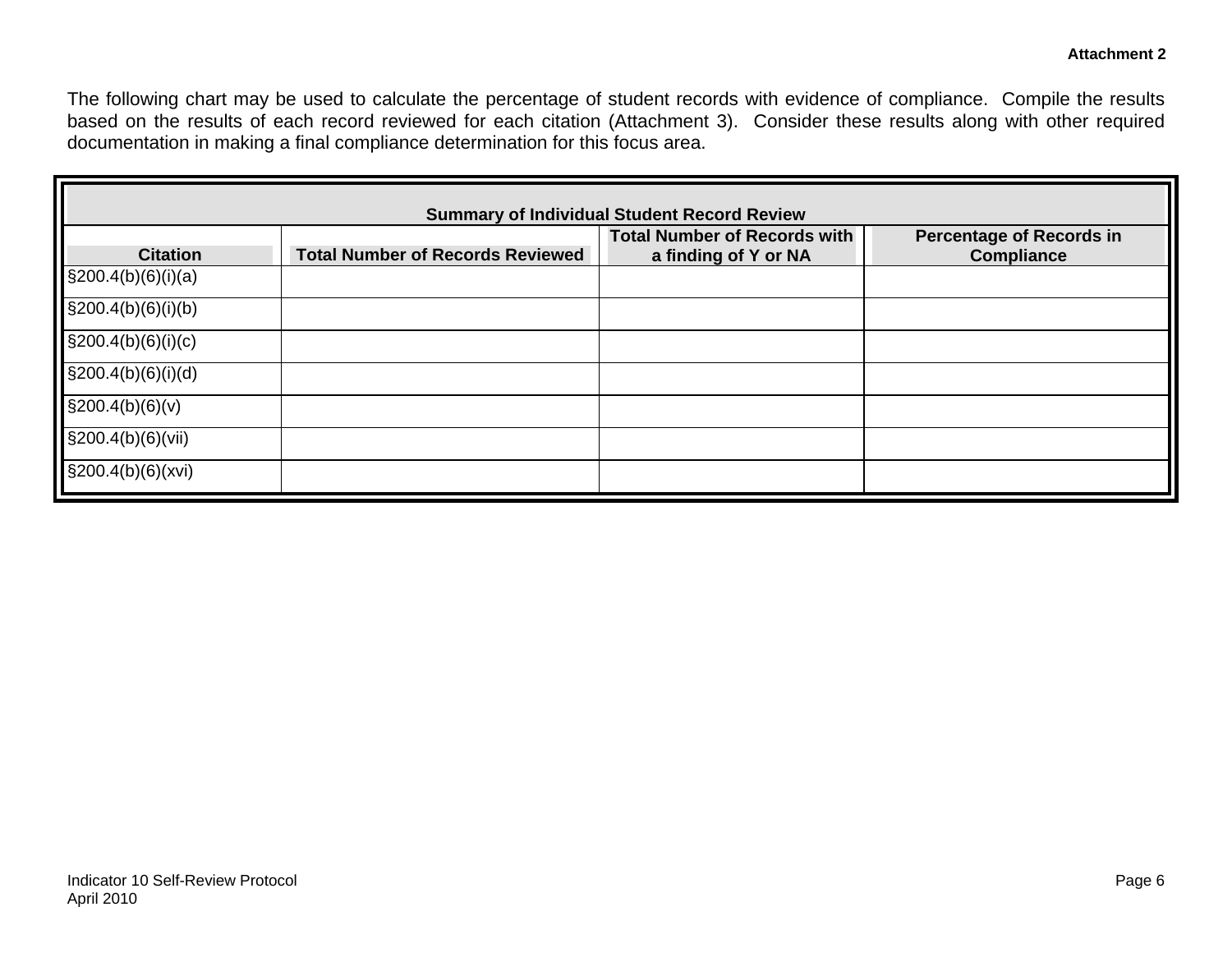#### **II. Committee on Special Education Recommendation**

- $\bullet$  The district's development of CSE student recommendations will be analyzed from the perspective of the CSE's decision-making process and the extent to which the recommendation meets selected regulatory requirements that focus on access to general education curriculum.
- $\bullet$  The district's CSE decision-making process will be evaluated to determine to what extent the CSE *considered* the student's individual evaluation and previous interventions in determining the student's disability classification.

| <b>Citation</b><br>(8NYCRR)           | <b>Issue</b>                                                                                                                                                                                                                                                                        | <b>Yes</b>                                                                                                                                                                                                                                                                                                                                                                                                                                                                                             | <b>Determination</b><br>of Compliance<br><b>No</b> |  |
|---------------------------------------|-------------------------------------------------------------------------------------------------------------------------------------------------------------------------------------------------------------------------------------------------------------------------------------|--------------------------------------------------------------------------------------------------------------------------------------------------------------------------------------------------------------------------------------------------------------------------------------------------------------------------------------------------------------------------------------------------------------------------------------------------------------------------------------------------------|----------------------------------------------------|--|
| $\S200.4(c)(1)$                       | Upon completing the administration of tests and other evaluation materials, the CSE and other qualified<br>individuals must determine whether the student is a student with a disability, as defined in section<br>200.1(zz). (See Attachment 2A)                                   |                                                                                                                                                                                                                                                                                                                                                                                                                                                                                                        |                                                    |  |
| \$200.4(d)                            | Prior to the development of the recommendation, the Committee shall ensure that the appropriateness<br>of reading and math instruction and other resources of the general education program, including support<br>services and academic intervention services, has been considered. |                                                                                                                                                                                                                                                                                                                                                                                                                                                                                                        |                                                    |  |
| $\S200.4(d)(2)$                       | In developing the recommendations for the IEP, the Committee must consider the results of the initial or<br>most recent evaluation.                                                                                                                                                 |                                                                                                                                                                                                                                                                                                                                                                                                                                                                                                        |                                                    |  |
| $\S200.4(d)(2)(ii)$                   | The IEP indicates the student's disability classification.                                                                                                                                                                                                                          |                                                                                                                                                                                                                                                                                                                                                                                                                                                                                                        |                                                    |  |
|                                       | <b>Documentation</b>                                                                                                                                                                                                                                                                | <b>Evidence</b>                                                                                                                                                                                                                                                                                                                                                                                                                                                                                        |                                                    |  |
| Look at:<br>Evaluate the CSE Process) | Student Record Review (Attachment 3)<br>Debriefing of CSE members (Attachment 4 - Focused Rubric to                                                                                                                                                                                 | Look for evidence of:<br>The CSE discusses and considers student evaluations in<br>determining the student's classification.<br>The CSE discusses the general education supports the student may<br>be receiving and considers the appropriateness of additional<br>supports.<br>Eligibility decisions are based on evaluation data demonstrating that<br>students require special education as defined in regulation and not<br>due to lack of appropriate general education instruction or supports. |                                                    |  |

#### **Please note: Individual Student Record Review (Attachment 3) and Focused Rubric to Evaluate the CSE Process (Attachment 4) must be completed to determine compliance/noncompliance for this focus area.**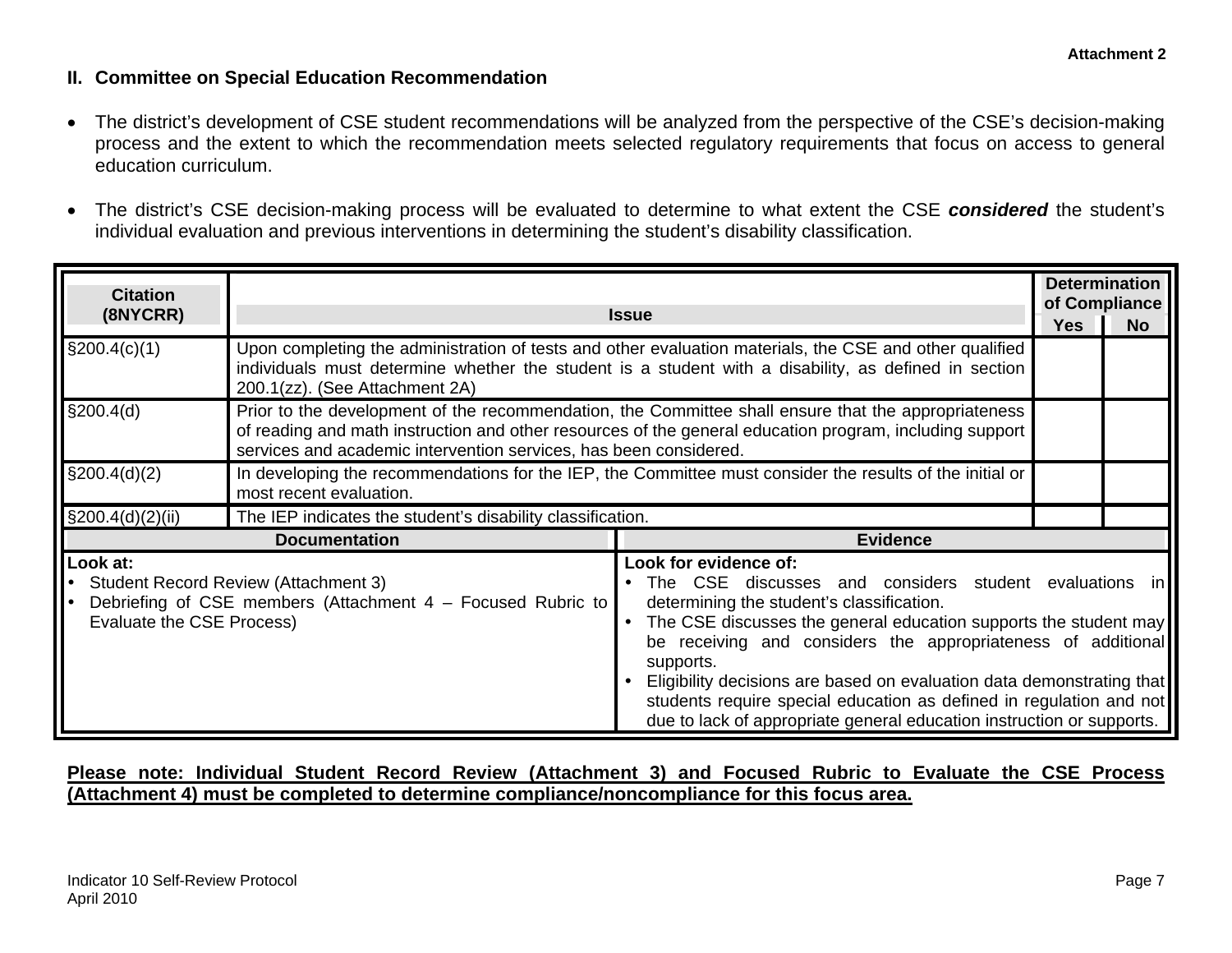|                           | <b>Findings</b> |  |  |  |  |  |  |                                                                                         |
|---------------------------|-----------------|--|--|--|--|--|--|-----------------------------------------------------------------------------------------|
| procedures and practices: |                 |  |  |  |  |  |  | Description of specific details of noncompliance in policy, Corrective Action required: |
|                           |                 |  |  |  |  |  |  | Improvement activities recommended:                                                     |

The following chart may be used to calculate the percentage of student records with evidence of compliance. Compile the results based on the results of each record reviewed for each citation (Attachment 3). Consider these results along with other required documentation in making a final compliance determination for this focus area.

| <b>Summary of Individual Student Record Review</b> |                                         |                                                             |                                                      |  |  |  |  |
|----------------------------------------------------|-----------------------------------------|-------------------------------------------------------------|------------------------------------------------------|--|--|--|--|
| <b>Citation</b>                                    | <b>Total Number of Records Reviewed</b> | <b>Total Number of Records with</b><br>a finding of Y or NA | <b>Percentage of Records in</b><br><b>Compliance</b> |  |  |  |  |
| $\S200.4(c)(1)$                                    |                                         |                                                             |                                                      |  |  |  |  |
| \$200.4(d)                                         |                                         |                                                             |                                                      |  |  |  |  |
| $\S200.4(d)(2)$                                    |                                         |                                                             |                                                      |  |  |  |  |
| $\S200.4(d)(2)(ii)$                                |                                         |                                                             |                                                      |  |  |  |  |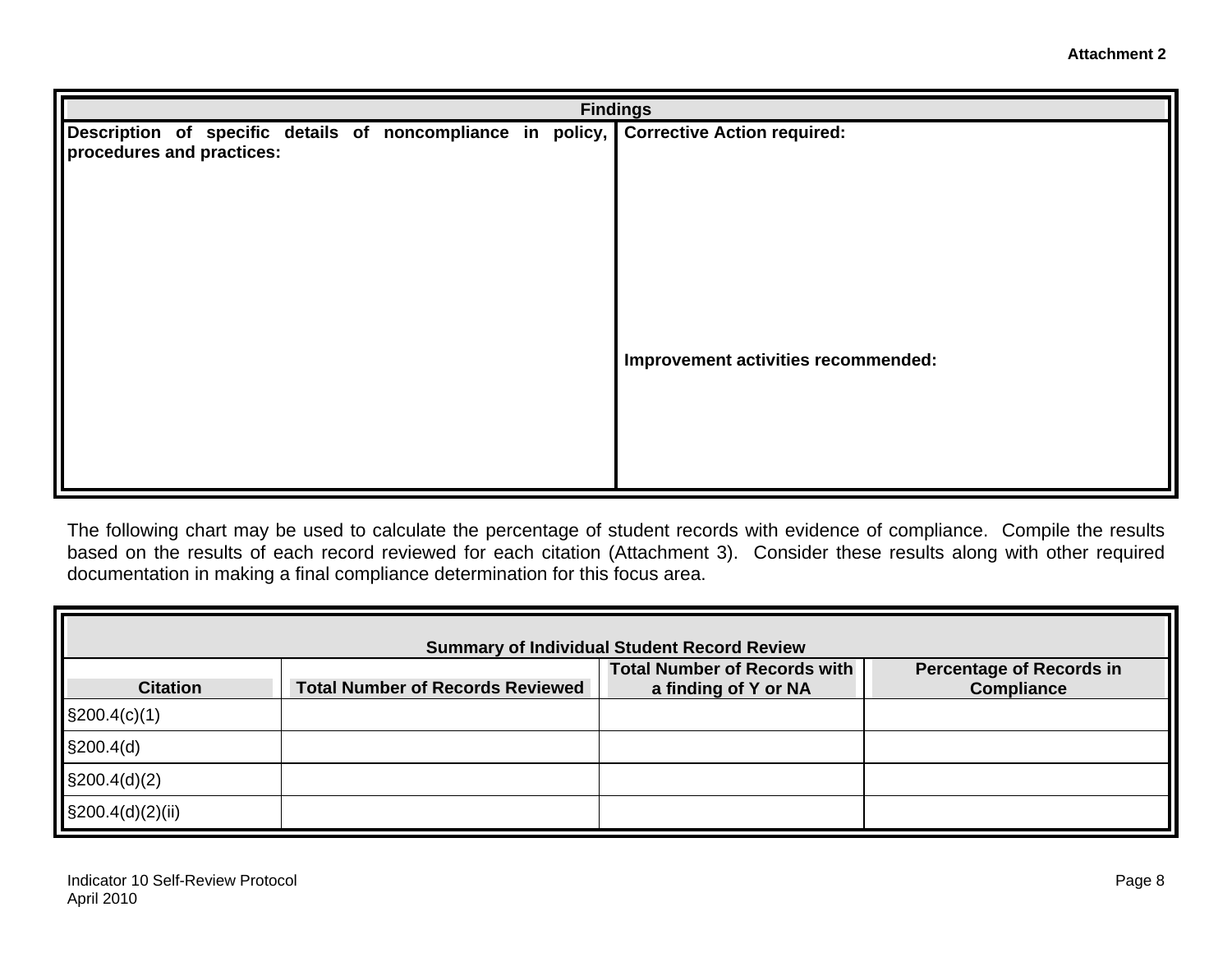**Attachment 2** 

**Only those school districts identified as having disproportionate representation of racial and ethnic groups in special education placements (Indicator 10b) must complete this section.** 

- • The district's CSE decision-making process will be evaluated to determine to what extent the CSE *considered* special education programs and services that will be provided to enable the student to be involved in and progress in the general education curriculum and to be educated in the least restrictive environment.
- • Student IEPs will be evaluated to ensure that the recommendations are based on student needs, and students are provided opportunities to be:
	- $\circ$  involved in and progress in the general education curriculum;
	- $\circ$  educated in general education classes to the greatest extent appropriate; and
	- $\circ$  placed in the least restrictive environment

| <b>Citation</b><br>(8NYCRR)          | <b>Issue</b>                                                                                                                                                                                               |  |           |  |
|--------------------------------------|------------------------------------------------------------------------------------------------------------------------------------------------------------------------------------------------------------|--|-----------|--|
|                                      |                                                                                                                                                                                                            |  | <b>No</b> |  |
| $\sqrt{\frac{200.4(d)}{2(l)}}$       | The IEP shall report the present levels of academic achievement and functional performance and<br>indicate the individual needs of the student according to the four need areas.                           |  |           |  |
| $\sqrt{\frac{200.4(d)}{2(i)}}$       | The IEP includes references to how the student's disability affects involvement and progress in the<br>general education curriculum.                                                                       |  |           |  |
| $\log_{200.4(d)(2)(v)(a)(2)}$        | The IEP shall indicate the recommended special education program and services to allow the student<br>to be involved in and progress in the general education curriculum.                                  |  |           |  |
| $\sqrt{\frac{200.4(d)(2)(v)(a)(3)}}$ | The IEP indicates the recommended special education programs and services to allow the student to<br>be educated and participate with other students with disabilities and nondisabled students.           |  |           |  |
| $\sqrt{\frac{200.4(d)(2)(v)(b)(3)}}$ | The recommended program and services shall, to the extent practicable, indicate the supplementary<br>aids and services and program modification to be provided to the student or on behalf of the student. |  |           |  |
| $\log_{200.4(d)(2)(\text{viii})(a)}$ | The IEP provides an explanation of the extent, if any, to which the student will not participate in general<br>education programs.                                                                         |  |           |  |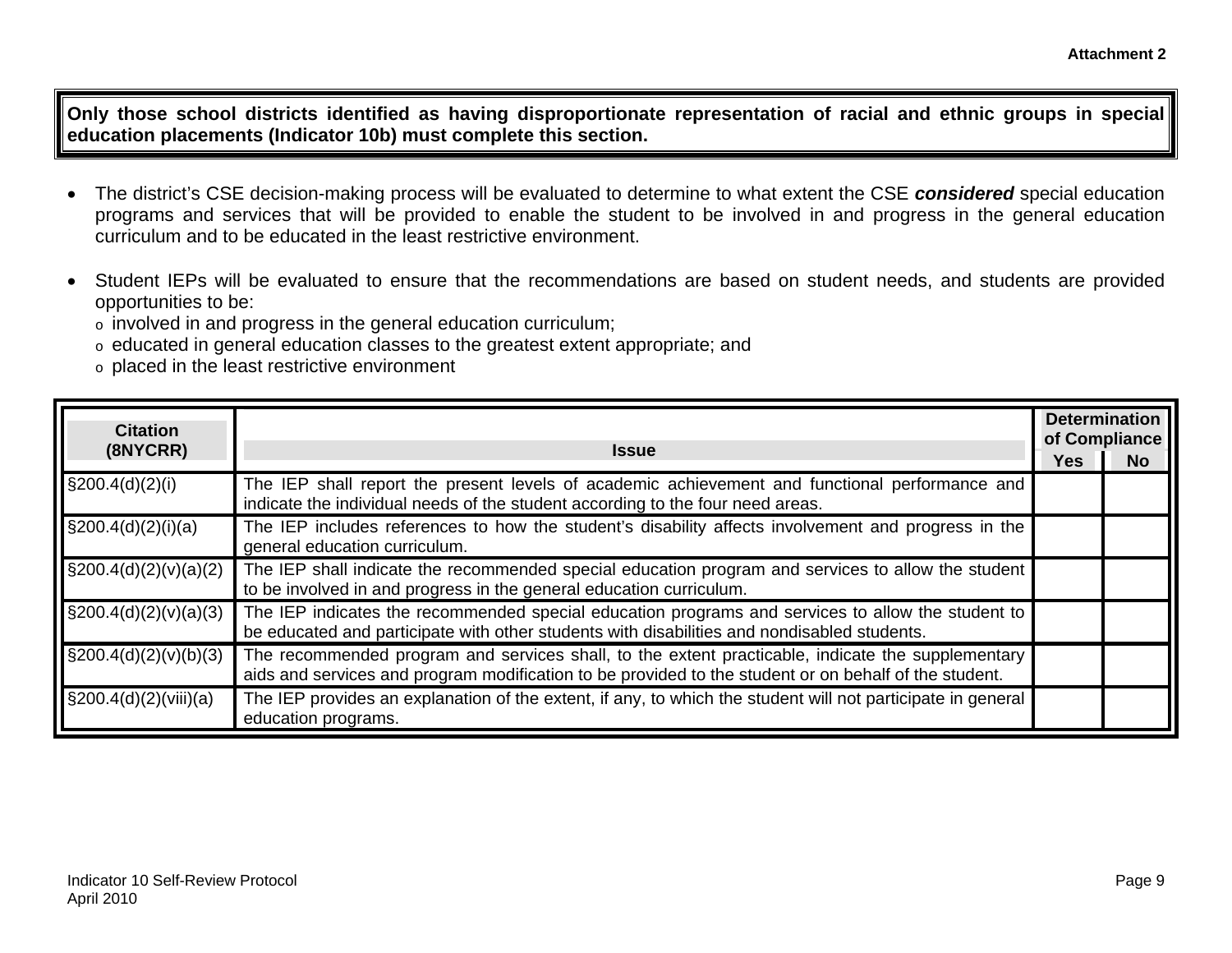| <b>Citation</b>                                                                |                                                                                                                                                                                                                                                   |                                                                                                                                                                                                                                                                                                                                                                                                                                                                                                                                                                                                                                                                                                                                 | <b>Determination</b><br>of Compliance |           |  |  |
|--------------------------------------------------------------------------------|---------------------------------------------------------------------------------------------------------------------------------------------------------------------------------------------------------------------------------------------------|---------------------------------------------------------------------------------------------------------------------------------------------------------------------------------------------------------------------------------------------------------------------------------------------------------------------------------------------------------------------------------------------------------------------------------------------------------------------------------------------------------------------------------------------------------------------------------------------------------------------------------------------------------------------------------------------------------------------------------|---------------------------------------|-----------|--|--|
| (8NYCRR)                                                                       |                                                                                                                                                                                                                                                   | <b>Issue</b>                                                                                                                                                                                                                                                                                                                                                                                                                                                                                                                                                                                                                                                                                                                    | <b>Yes</b>                            | <b>No</b> |  |  |
| $\S200.4(d)(3)$                                                                | Consideration of special factors. The CSE shall:                                                                                                                                                                                                  |                                                                                                                                                                                                                                                                                                                                                                                                                                                                                                                                                                                                                                                                                                                                 |                                       |           |  |  |
| $\S200.4(d)(3)(i)$                                                             | that behavior:                                                                                                                                                                                                                                    | in the case of a student whose behavior impedes his or her learning or that of others, consider<br>strategies, including positive behavioral interventions and supports and other strategies to address                                                                                                                                                                                                                                                                                                                                                                                                                                                                                                                         |                                       |           |  |  |
| $\S200.4(d)(3)(ii)$                                                            | as such needs relate to the student's IEP.                                                                                                                                                                                                        | • in the case of a student with limited English proficiency, consider the language needs of the student                                                                                                                                                                                                                                                                                                                                                                                                                                                                                                                                                                                                                         |                                       |           |  |  |
| \$200.4(d)(4)(ii)(a)                                                           | The CSE makes program and placement decisions conforming with least restrictive environment<br>provisions at least annually after full discussion of needs, strengths, goals, services and supports which<br>are documented on the student's IEP. |                                                                                                                                                                                                                                                                                                                                                                                                                                                                                                                                                                                                                                                                                                                                 |                                       |           |  |  |
| \$200.4(d)(4)(ii)(d)                                                           | A student with a disability must not be removed from education in age-appropriate regular classrooms<br>solely because of needed modifications in the general education curriculum.                                                               |                                                                                                                                                                                                                                                                                                                                                                                                                                                                                                                                                                                                                                                                                                                                 |                                       |           |  |  |
|                                                                                | <b>Documentation</b>                                                                                                                                                                                                                              | <b>Evidence</b>                                                                                                                                                                                                                                                                                                                                                                                                                                                                                                                                                                                                                                                                                                                 |                                       |           |  |  |
| Look at:<br>$\circ$ Student evaluations<br>o IEPs<br>Evaluate the CSE Process) | <b>Student Record Review (Attachment 3)</b><br>Debriefing of CSE members (Attachment 4 - Focused Rubric to                                                                                                                                        | Look for evidence of:<br>The CSE discusses present levels of performance (academic,<br>social, physical, management), including how the student's disability<br>affects involvement and progress in the general education<br>curriculum.<br>• The CSE addresses the consideration of special factors, including<br>the language needs of students with limited English proficiency.<br>• The CSE considers student evaluations in developing the IEP<br>recommendations.<br>• Student recommendations, including placement, are supported by<br>the student's IEP.<br>• Students of different racial and ethnic groups are provided equal<br>opportunity to be involved in and progress in the general education<br>curriculum. |                                       |           |  |  |

#### **Please note: Individual Student Record Review (Attachment 3) and Focused Rubric to Evaluate the CSE Process (Attachment 4) must be completed to determine compliance/noncompliance for this focus area.**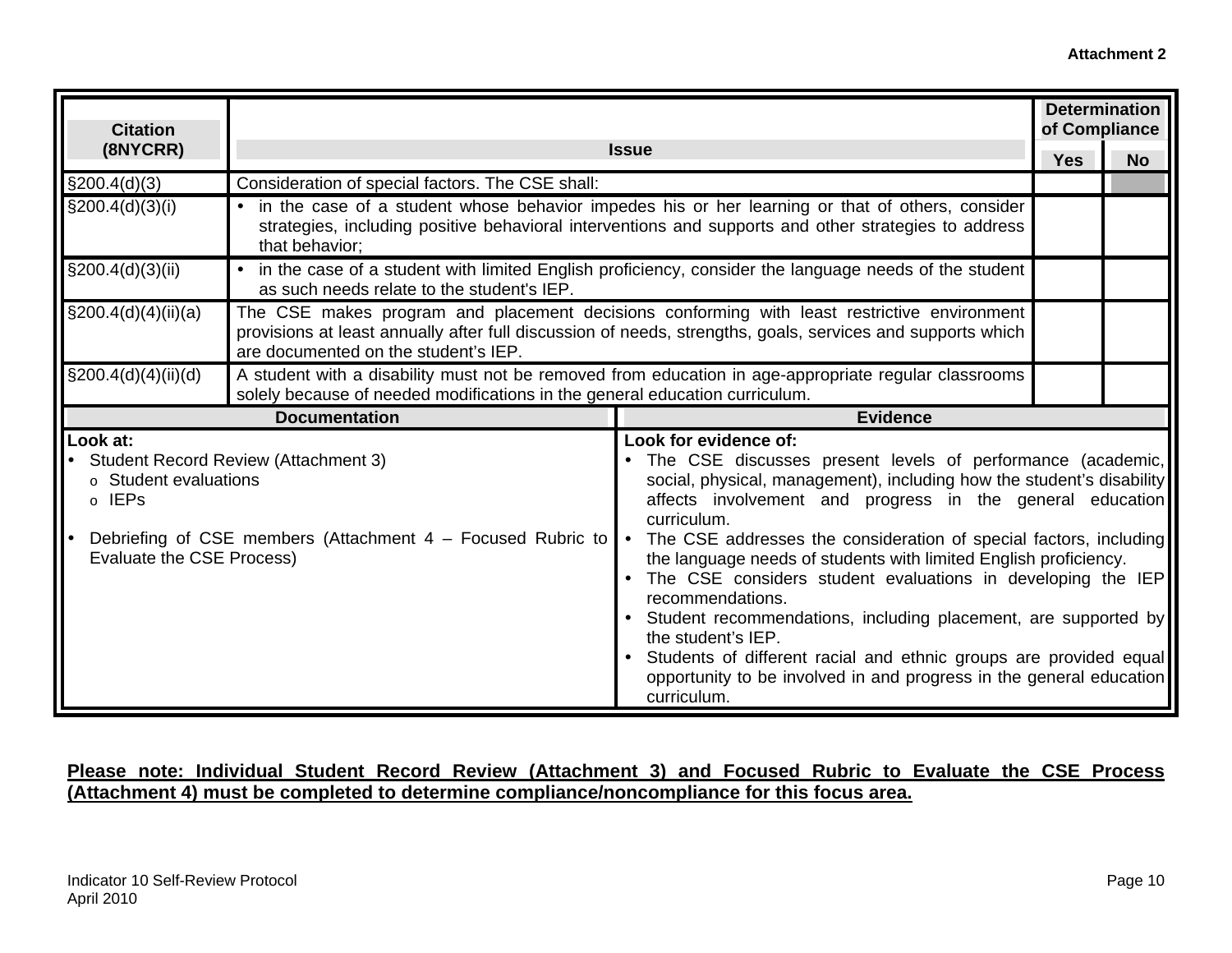|                           |  |  |  | <b>Findings</b>                                                                         |
|---------------------------|--|--|--|-----------------------------------------------------------------------------------------|
|                           |  |  |  | Description of specific details of noncompliance in policy, Corrective Action required: |
| procedures and practices: |  |  |  |                                                                                         |
|                           |  |  |  |                                                                                         |
|                           |  |  |  |                                                                                         |
|                           |  |  |  |                                                                                         |
|                           |  |  |  |                                                                                         |
|                           |  |  |  |                                                                                         |
|                           |  |  |  |                                                                                         |
|                           |  |  |  |                                                                                         |
|                           |  |  |  |                                                                                         |
|                           |  |  |  | Improvement activities recommended:                                                     |
|                           |  |  |  |                                                                                         |
|                           |  |  |  |                                                                                         |
|                           |  |  |  |                                                                                         |
|                           |  |  |  |                                                                                         |
|                           |  |  |  |                                                                                         |
|                           |  |  |  |                                                                                         |
|                           |  |  |  |                                                                                         |
|                           |  |  |  |                                                                                         |
|                           |  |  |  |                                                                                         |
|                           |  |  |  |                                                                                         |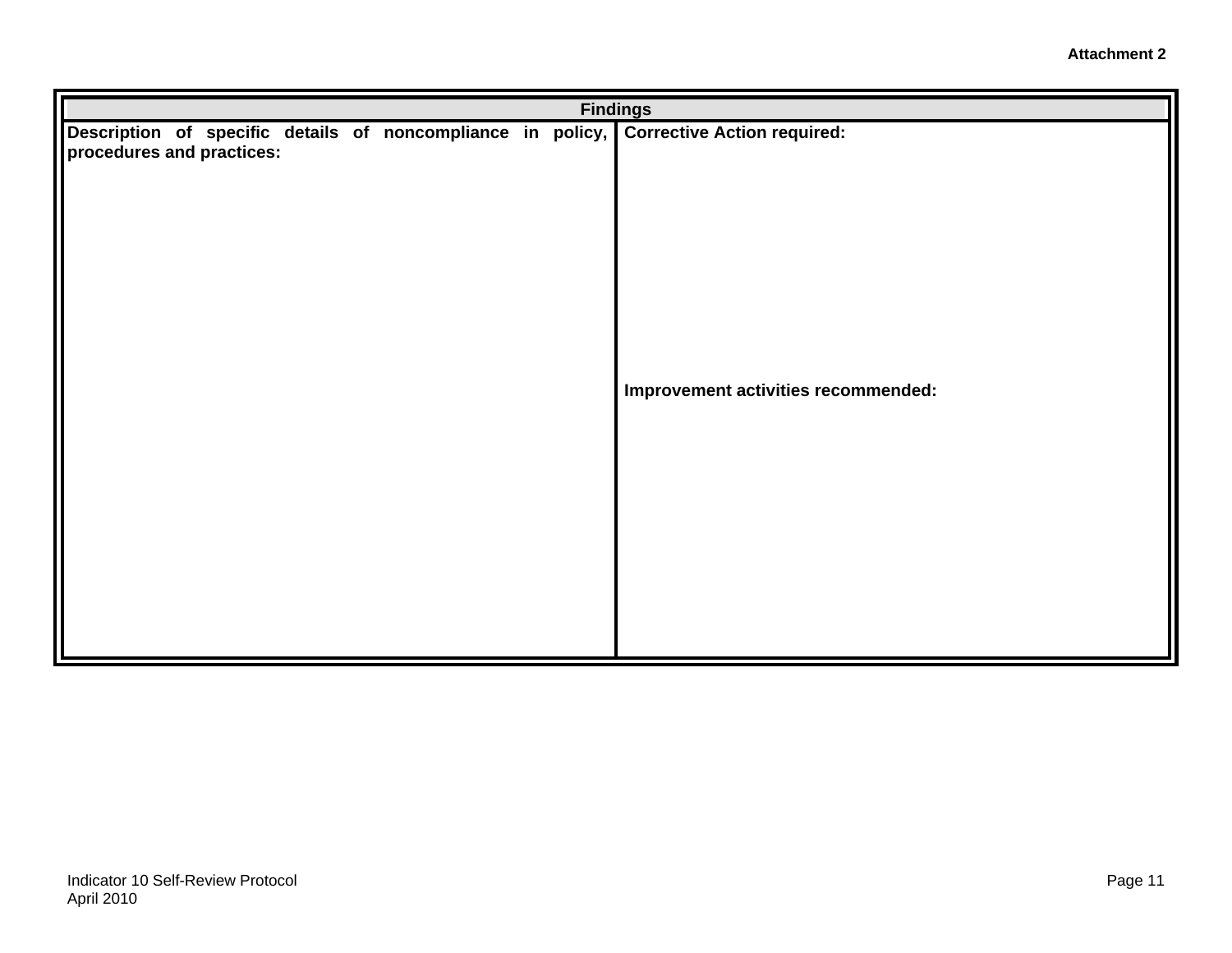The following chart may be used to calculate the percentage of student records with evidence of compliance. Compile the results based on the results of each record reviewed for each citation (Attachment 3). Consider these results along with other required documentation in making a final compliance determination for this focus area.

| <b>Summary of Individual Student Record Review</b> |                                         |                                                             |                                                      |  |  |  |
|----------------------------------------------------|-----------------------------------------|-------------------------------------------------------------|------------------------------------------------------|--|--|--|
| <b>Citation</b>                                    | <b>Total Number of Records Reviewed</b> | <b>Total Number of Records with</b><br>a finding of Y or NA | <b>Percentage of Records in</b><br><b>Compliance</b> |  |  |  |
| $\frac{1}{2}$ (3200.4(d)(2)(i)                     |                                         |                                                             |                                                      |  |  |  |
| $\S200.4(d)(2)(i)(a)$                              |                                         |                                                             |                                                      |  |  |  |
| $\S200.4(d)(2)(v)(a)(2)$                           |                                         |                                                             |                                                      |  |  |  |
| $\S200.4(d)(2)(v)(a)(3)$                           |                                         |                                                             |                                                      |  |  |  |
| $\S200.4(d)(2)(v)(b)(3)$                           |                                         |                                                             |                                                      |  |  |  |
| $\S200.4(d)(2)(viii)(a)$                           |                                         |                                                             |                                                      |  |  |  |
| $\S200.4(d)(3)(i)$                                 |                                         |                                                             |                                                      |  |  |  |
| $\S200.4(d)(3)(ii)$                                |                                         |                                                             |                                                      |  |  |  |
| $\S200.4(d)(4)(ii)(a)$                             |                                         |                                                             |                                                      |  |  |  |
| $\S200.4(d)(4)(ii)(d)$                             |                                         |                                                             |                                                      |  |  |  |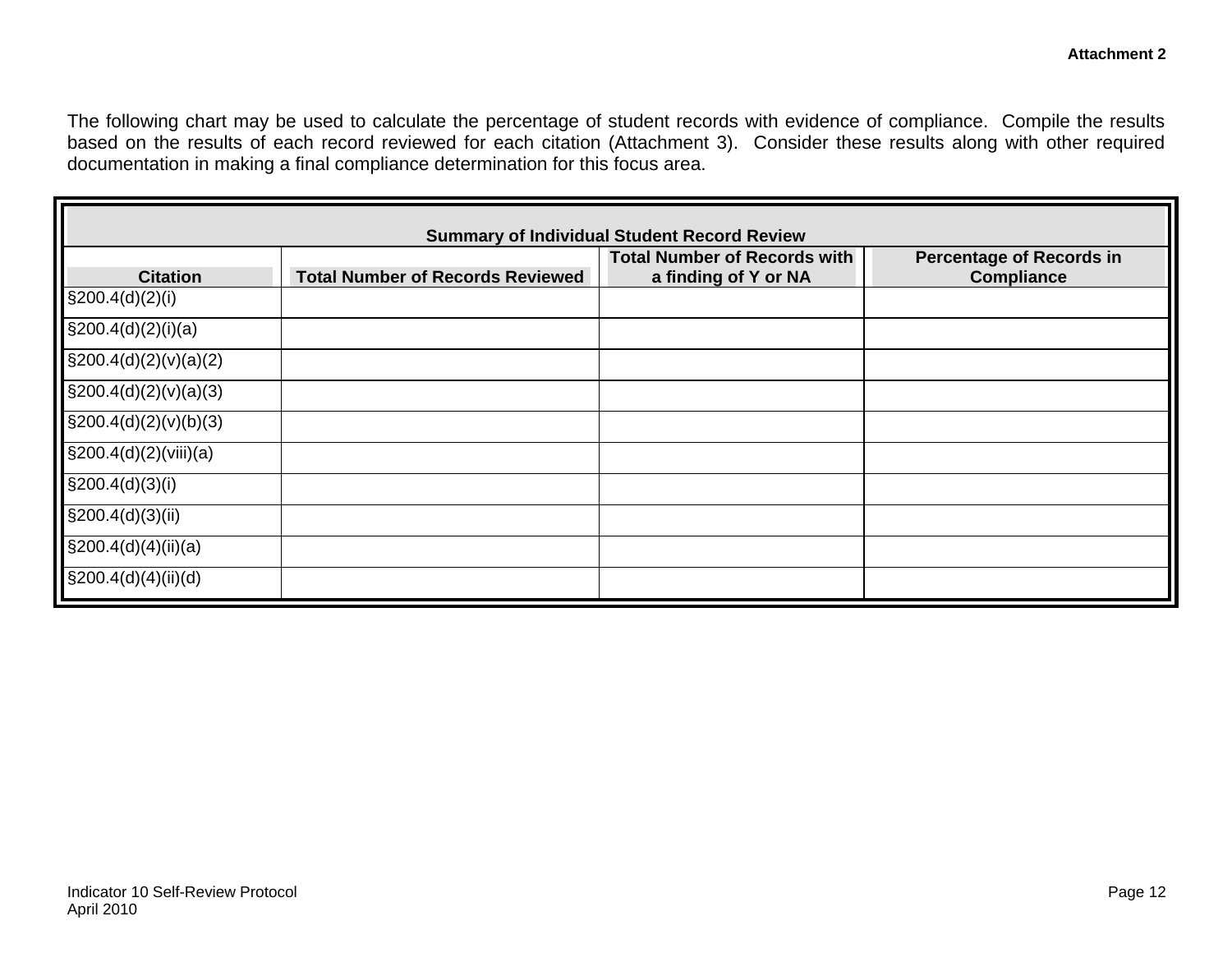#### **Regulations of the Commissioner of Education Section 200.1(zz) – Definitions of Disability Classifications**

- (zz) *Student with a disability* means a student with a disability as defined in section 4401(1) of the Education Law, who has not attained the age of 21 prior to September 1st and who is entitled to attend public schools pursuant to section 3202 of the Education Law and who, because of mental, physical or emotional reasons, has been identified as having a disability and who requires special services and programs approved by the department. The terms used in this definition are defined as follows:
	- (1) *Autism* means a developmental disability significantly affecting verbal and nonverbal communication and social interaction, generally evident before age 3, that adversely affects a student's educational performance. Other characteristics often associated with autism are engagement in repetitive activities and stereotyped movements, resistance to environmental change or change in daily routines, and unusual responses to sensory experiences. The term does not apply if a student's educational performance is adversely affected primarily because the student has an emotional disturbance as defined in paragraph (4) of this subdivision. A student who manifests the characteristics of autism after age 3 could be diagnosed as having autism if the criteria in this paragraph are otherwise satisfied.
	- (2) *Deafness* means a hearing impairment that is so severe that the student is impaired in processing linguistic information through hearing, with or without amplification,that adversely affects a student's educational performance.
	- (3) *Deaf-blindness* means concomitant hearing and visual impairments, the combination of which causes such severe communication and other developmental and educational needs that they cannot be accommodated in special education programs solely for students with deafness or students with blindness.
	- (4) *Emotional disturbance* means a condition exhibiting one or more of the following characteristics over a long period of time and to a marked degree that adversely affects a student's educational performance:
		- (i) an inability to learn that cannot be explained by intellectual, sensory, or health factors.
		- (ii) an inability to build or maintain satisfactory interpersonal relationships with peers and teachers;
		- (iii) inappropriate types of behavior or feelings under normal circumstances;
		- (iv) a generally pervasive mood of unhappiness or depression; or
		- $(v)$  a tendency to develop physical symptoms or fears associated with personal or school problems.

The term includes schizophrenia. The term does not apply to students who are socially maladjusted**,** unless it is determined that they have an emotional disturbance.

- (5) *Hearing impairment* means an impairment in hearing, whether permanent or fluctuating**,**  that adversely affects the child's educational performance but that is not included under the definition of *deafness* in this section.
- (6) *Learning disability* means a disorder in one or more of the basic psychological processes involved in understanding or in using language, spoken or written, which manifests itself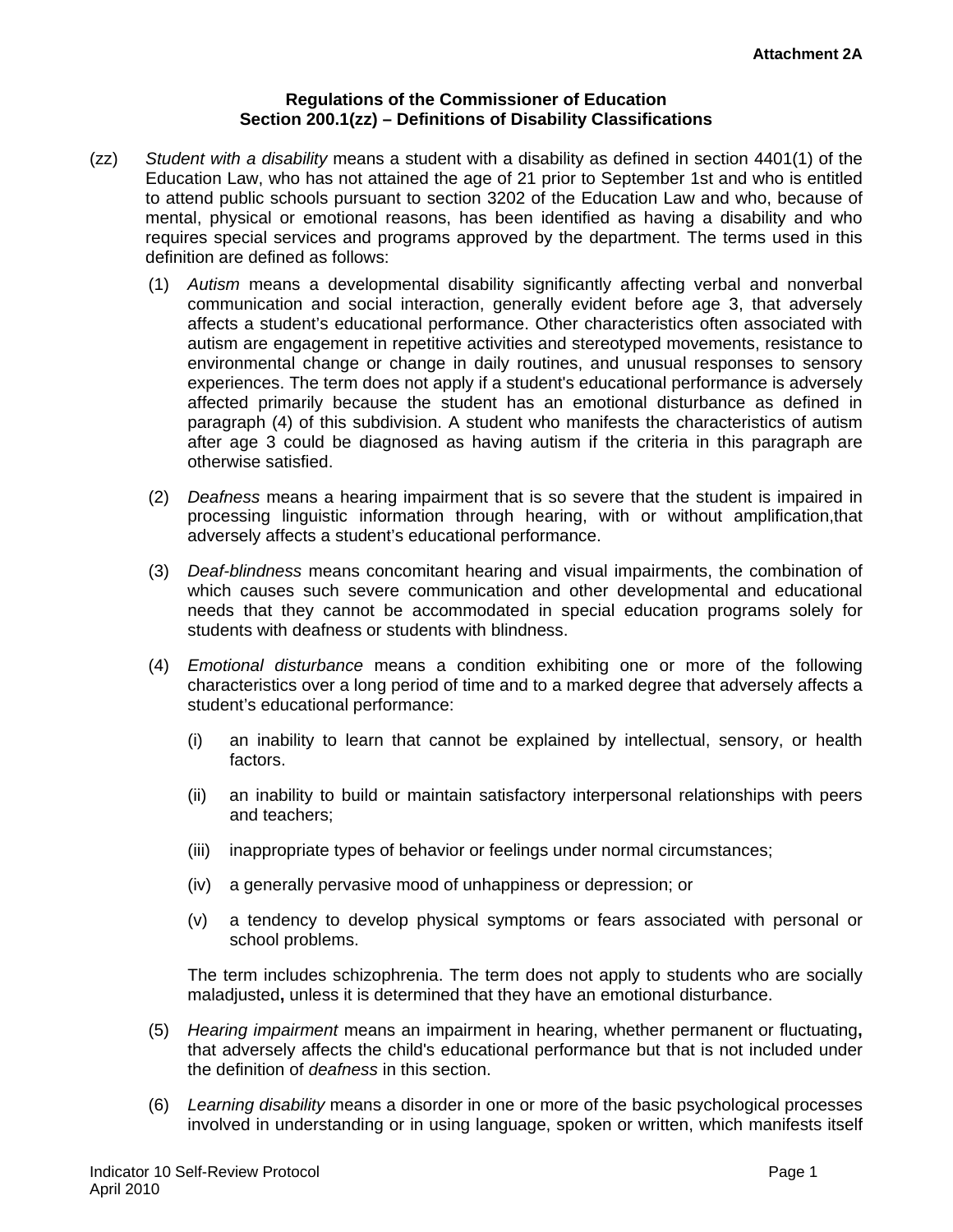in an imperfect ability to listen, think, speak, read, write, spell, or to do mathematical calculations, as determined in accordance with section 200.4(j) of this Part. The term includes such conditions as perceptual disabilities, brain injury, minimal brain dysfunction, dyslexia and developmental aphasia. The term does not include learning problems that are primarily the result of visual, hearing or motor disabilities, of mental retardation, of emotional disturbance, or of environmental, cultural or economic disadvantage.

- (7) *Mental retardation* means significantly subaverage general intellectual functioning, existing concurrently with deficits in adaptive behavior and manifested during the developmental period, that adversely affects a student's educational performance**.**
- blindness. (8) *Multiple disabilities* means concomitant impairments (such as mental retardationblindness, mental retardation-orthopedic impairment, etc.), the combination of which cause such severe educational needs that they cannot be accommodated in a special education program solely for one of the impairments. The term does not include deaf-
- (9) *Orthopedic impairment* means a severe orthopedic impairment that adversely affects a student's educational performance. The term includes impairments caused by congenital anomaly (*e.g.*, clubfoot, absence of some member, etc.), impairments caused by disease (*e.g.*, poliomyelitis, bone tuberculosis, etc.), and impairments from other causes (*e.g.*, cerebral palsy, amputation, and fractures or burns which cause contractures).
- (10) *Other health-impairment* means having limited strength, vitality or alertness**,** including a heightened alertness to environmental stimuli, that results in limited alertness with respect to the educational environment, that is due to chronic or acute health problems, including but not limited to a heart condition, tuberculosis, rheumatic fever, nephritis, asthma, sickle cell anemia, hemophilia, epilepsy, lead poisoning, leukemia, diabetes, attention deficit disorder or attention deficit hyperactivity disorder or tourette syndrome, which adversely affects a student's educational performance.
- (11) *Speech or language impairment* means a communication disorder, such as stuttering, impaired articulation, a language impairment or a voice impairment, that adversely affects a student's educational performance.
- (12) *Traumatic brain injury* means an acquired injury to the brain caused by an external physical force or by certain medical conditions such as stroke, encephalitis, aneurysm, anoxia or brain tumors with resulting impairments that adversely affect educational performance. The term includes open or closed head injuries or brain injuries from certain medical conditions resulting in mild, moderate or severe impairments in one or more areas, including cognition, language, memory, attention, reasoning, abstract thinking, judgement, problem solving, sensory, perceptual and motor abilities, psychosocial behavior, physical functions, information processing, and speech. The term does not include injuries that are congenital or caused by birth trauma.
- (13) *Visual impairment including blindness* means an impairment in vision that, even with correction, adversely affects a student's educational performance. The term includes both partial sight and blindness.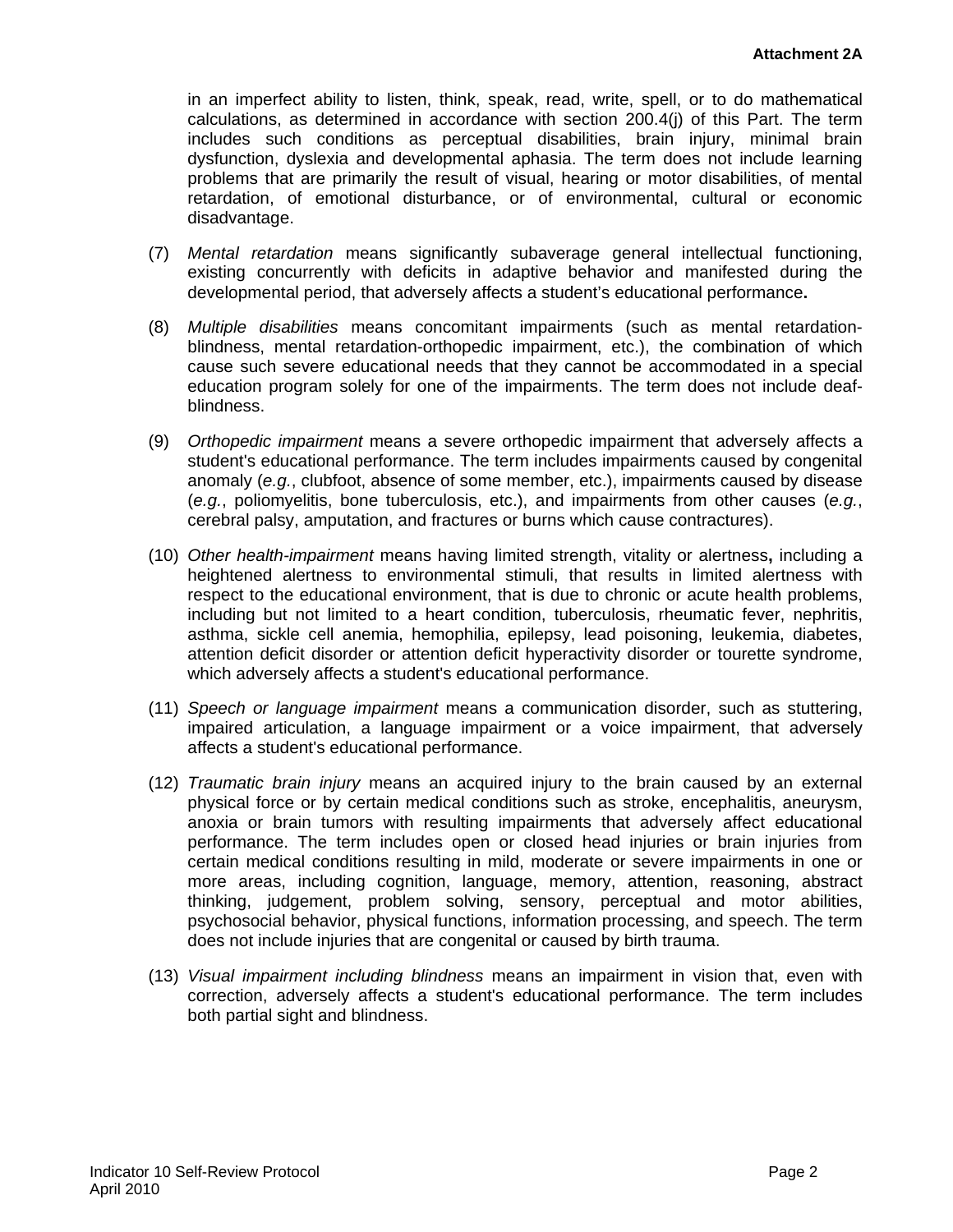### **Individual Student Record Review Form**

#### **Directions:**

**This form is designed to assist the team in compiling documentation of compliance findings based on reviews of individual student records. It must be kept on file by the school district and is not submitted to SED unless requested.** 

#### **A separate form must be used for each student record reviewed.**

Each compliance issue must have a notation for each student record reviewed.

- Put "Y" (yes) in the column if the student's record review shows evidence that the requirement has been met for this student.
- Put "N" (no) in the column if the student's record review lacks evidence that this requirement has been met for this student.
- Put "NA" (not applicable) in the column if the item is not applicable to this student. An item should be noted as NA if it clearly does not pertain to the individual student.

As examples:

- $\circ$  Documentation for the individual evaluation procedures that "materials and procedures used to assess a student with limited English proficiency (LEP) are selected and administered to ensure they measure the extent to which the student has a disability and needs special education, rather than measure the student's English language skills" (§200.4(b)(6)(xvi)) would be "NA" if the student does not fit into the category of LEP.
- o Documentation of special considerations on the IEP, including behavior or LEP would be "NA" if the student's evaluation does not support either of these needs.
- In the "Source of Data/Comments" column, indicate the specific record information used to make a determination. Provide comments such as "the evaluation should have been in the native language, other than English, but was not."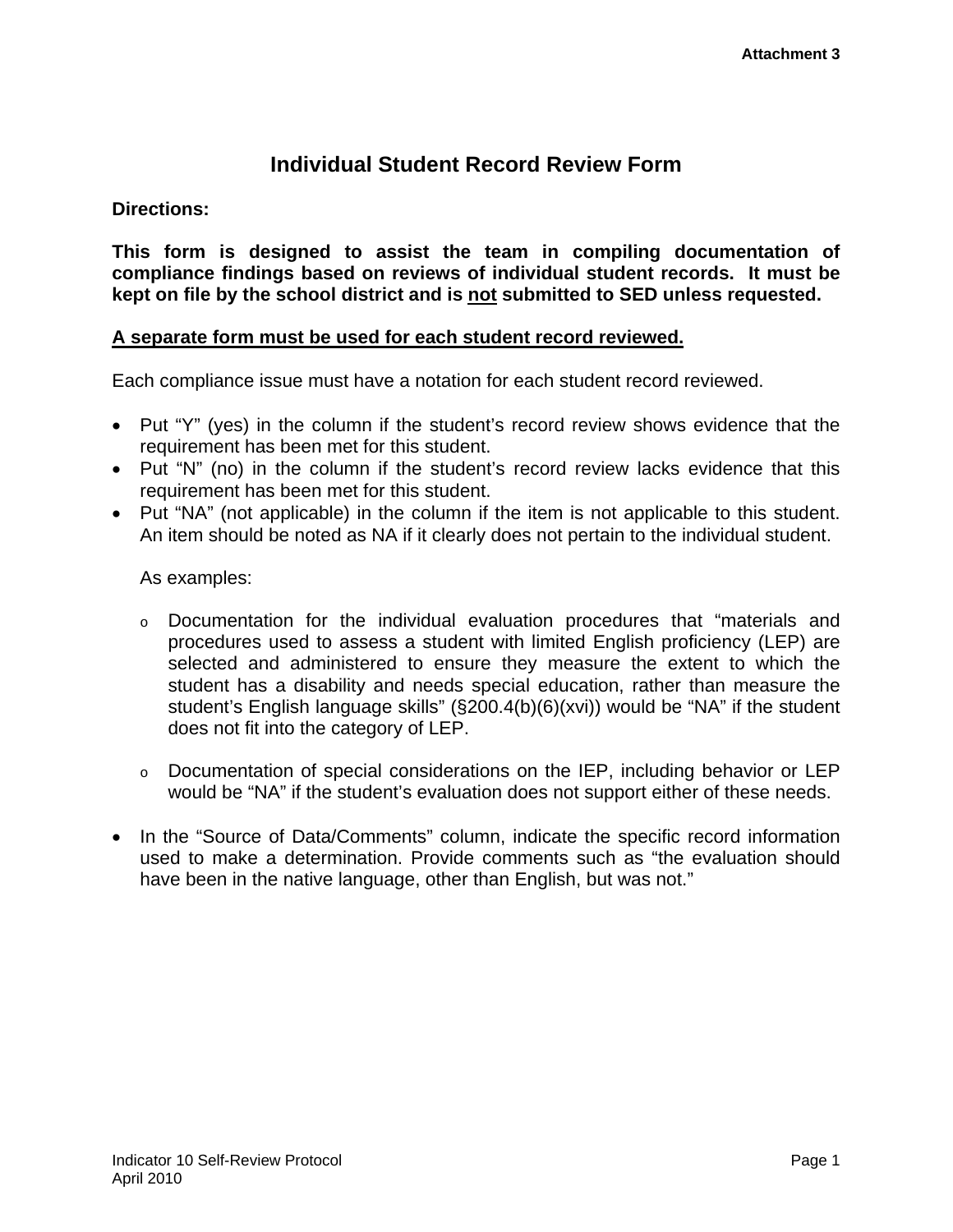| <b>School District:</b> | Building:              |
|-------------------------|------------------------|
| Person Completing Form: | Date of Record Review: |
| <b>Student Name/ID:</b> | DOB:                   |
| School:                 | Race/Ethnicity:        |
| Grade/Program:          | Disability:            |

## **Individual Evaluations of Students with Disabilities**

| <b>Citation</b><br>(8 NYCRR) |                                                                                                                                                                                                                                                                                                                            | Y/<br>N/<br><b>NA</b> | Source of<br><b>Data/Comments</b> |
|------------------------------|----------------------------------------------------------------------------------------------------------------------------------------------------------------------------------------------------------------------------------------------------------------------------------------------------------------------------|-----------------------|-----------------------------------|
| $\S200.4(b)(6)(i)$           | Assessments and other evaluation materials used to<br>assess a student under this section:                                                                                                                                                                                                                                 |                       |                                   |
| $\S200.4(b)(6)(i)(a)$        | are provided and administered in the student's native<br>language or other mode of communication and in the<br>form most likely to yield accurate information on what<br>the student knows and can do academically,<br>developmentally and functionally, unless it is clearly<br>not feasible to so provide or administer; |                       |                                   |
| $\S200.4(b)(6)(i)(b)$        | are used for purposes for which the assessments or<br>$\bullet$<br>measures are valid and reliable;                                                                                                                                                                                                                        |                       |                                   |
| $\S200.4(b)(6)(i)(c)$        | are administered by trained and knowledgeable<br>personnel in accordance with the instruction provided<br>by those who developed such assessments; and                                                                                                                                                                     |                       |                                   |
| \$200.4(b)(6)(i)(d)          | • are selected and administered so as not to be<br>discriminatory on a racial or cultural basis.                                                                                                                                                                                                                           |                       |                                   |
| $\S 200.4(b)(6)(v)$          | No single measure or assessment is used as the sole<br>criterion for determining whether a student is a student<br>with a disability or for determining an appropriate<br>educational program for a student.                                                                                                               |                       |                                   |
| $\S200.4(b)(6)(vii)$         | The student is assessed in all areas related to the<br>suspected disability, including, where appropriate,<br>health, vision, hearing, social and emotional status,<br>general intelligence, academic performance, vocational<br>skills, communicative status and motor abilities.                                         |                       |                                   |
| $\S 200.4(b)(6)(xvi)$        | Materials and procedures used to assess a student with<br>limited<br>English<br>proficiency are<br>selected<br>and<br>administered to ensure that they measure the extent to<br>which the student has a disability and needs special<br>education, rather than measure the student's English<br>language skills.           |                       |                                   |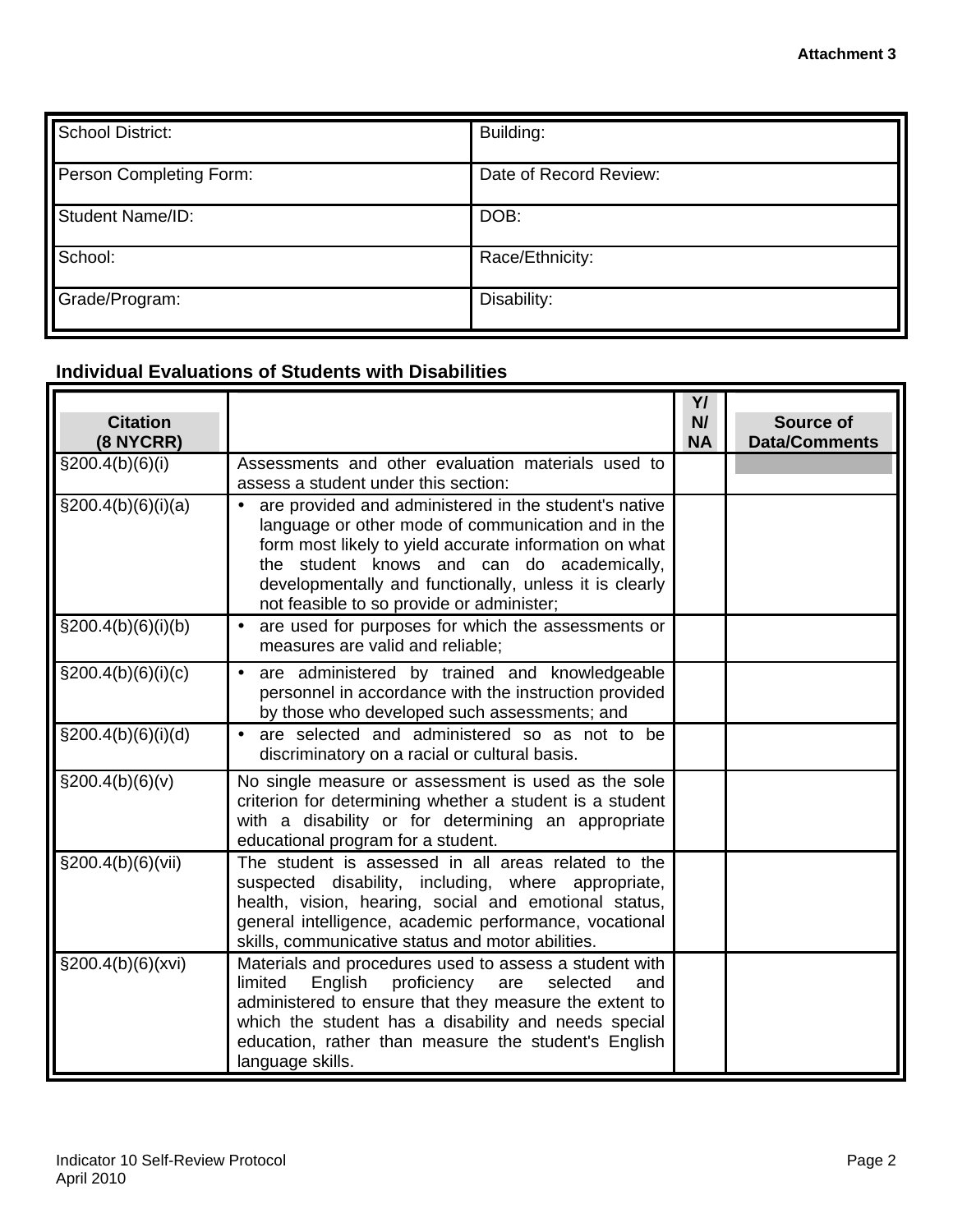## **Committee on Special Education Recommendation**

|                              |                                                                                                                                                                                                                                                                                                       | Y/              |                                   |
|------------------------------|-------------------------------------------------------------------------------------------------------------------------------------------------------------------------------------------------------------------------------------------------------------------------------------------------------|-----------------|-----------------------------------|
| <b>Citation</b><br>(8 NYCRR) |                                                                                                                                                                                                                                                                                                       | N/<br><b>NA</b> | Source of<br><b>Data/Comments</b> |
| \$200.4(c)(1)                | Upon completing the administration of tests and other<br>evaluation materials, the CSE and other qualified<br>individuals must determine whether the student is a<br>student with a disability, as defined in section 200.1(zz).<br>(See Attachment 2A)                                               |                 |                                   |
| \$200.4(d)                   | Prior to the development of the recommendation, the<br>Committee shall ensure that the appropriateness of<br>reading and math instruction and other resources of the<br>general education program, including support services<br>academic intervention services,<br>and<br>has<br>been<br>considered. |                 |                                   |
| \$200.4(d)(2)                | In developing the recommendations for the IEP, the<br>Committee must consider the results of the initial or<br>most recent evaluation.                                                                                                                                                                |                 |                                   |
| \$200.4(d)(2)(ii)            | The IEP indicates the student's disability classification.                                                                                                                                                                                                                                            |                 |                                   |
|                              | Only those school districts identified as having disproportionate representation of racial and ethnic<br>groups in special education placements (Indicator 10b) must complete this section.                                                                                                           |                 |                                   |
| $\S200.4(d)(2)(i)$           | The IEP shall report the present levels of academic<br>achievement and functional performance and indicate<br>the individual needs of the student according to the four<br>need areas.                                                                                                                |                 |                                   |
| \$200.4(d)(2)(i)(a)          | The IEP includes references to how the student's<br>disability affects involvement and progress in the<br>general education curriculum.                                                                                                                                                               |                 |                                   |
| $\S200.4(d)(2)(v)(a)(2)$     | The IEP shall indicate the recommended special<br>education program and services to allow the child to be<br>involved in and progress in the general education<br>curriculum.                                                                                                                         |                 |                                   |
| $\S200.4(d)(2)(v)(a)(3)$     | The IEP indicates the recommended special education<br>programs and services to allow the student to be<br>educated and participate with other students with<br>disabilities and nondisabled students.                                                                                                |                 |                                   |
| $\S200.4(d)(2)(v)(b)(3)$     | The recommended program and services shall, to the<br>extent practicable, indicate the supplementary aids and<br>services and program modification to be provided to the<br>student or on behalf of the student.                                                                                      |                 |                                   |
| $\S200.4(d)(2)(viii)(a)$     | The IEP provides an explanation of the extent, if any, to<br>which the student will not participate in general<br>education programs.                                                                                                                                                                 |                 |                                   |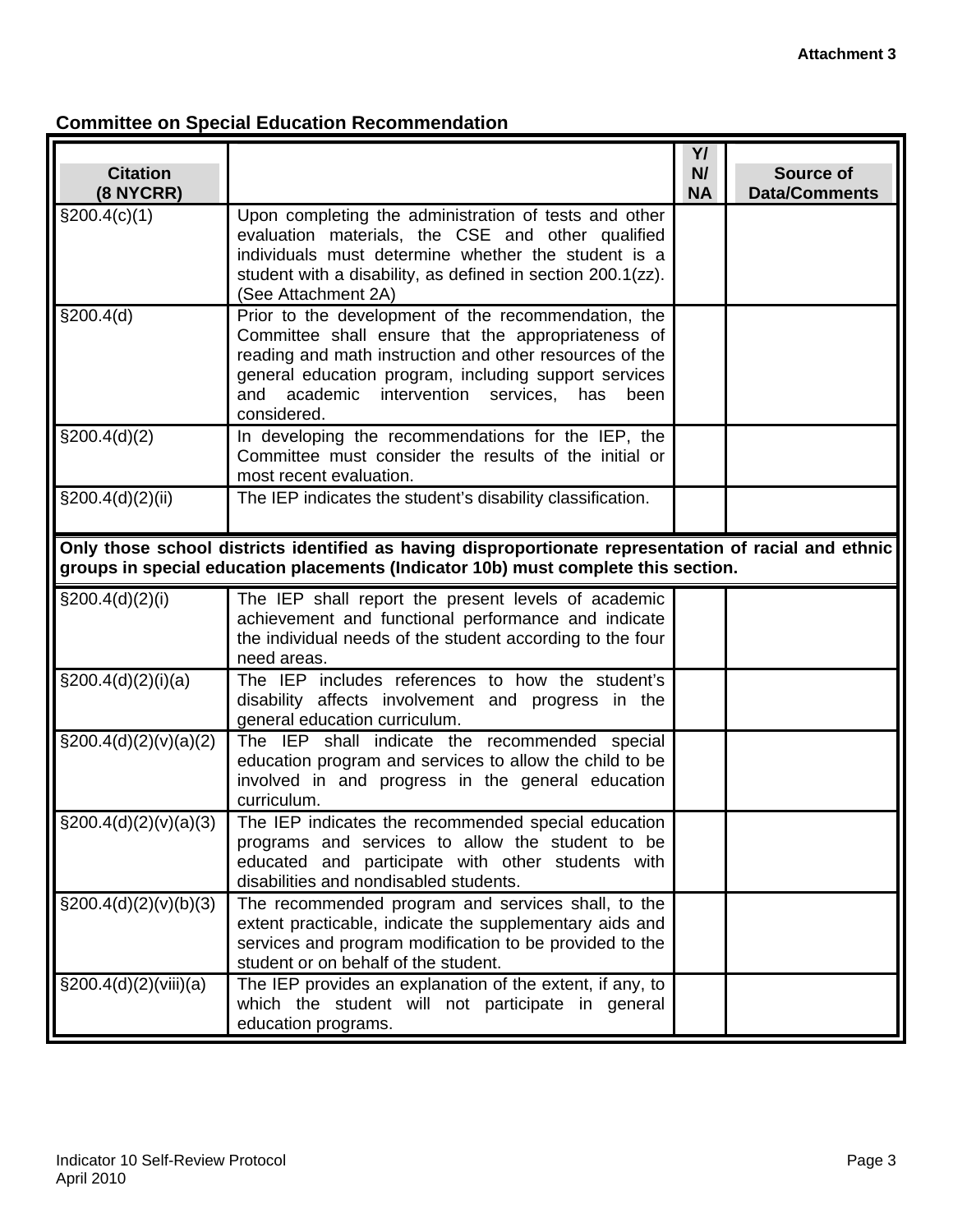| <b>Citation</b><br>$(8$ NYCRR) |                                                                                                                                                                                                                                                                                         | Y/<br>N/<br><b>NA</b> | Source of<br><b>Data/Comments</b> |
|--------------------------------|-----------------------------------------------------------------------------------------------------------------------------------------------------------------------------------------------------------------------------------------------------------------------------------------|-----------------------|-----------------------------------|
| $\S200.4(d)(3)$                | Consideration of special factors. The CSE shall:                                                                                                                                                                                                                                        |                       |                                   |
| $\S200.4(d)(3)(i)$             | in the case of a student whose behavior impedes his<br>or her learning or that of others, consider strategies,<br>including positive behavioral interventions<br>and<br>supports and other strategies to address that<br>behavior;                                                      |                       |                                   |
| $\S200.4(d)(3)(ii)$            | in the case of a student with limited English<br>proficiency, consider the language needs of the<br>student as such needs relate to the student's IEP.                                                                                                                                  |                       |                                   |
| $\S200.4(d)(4)(ii)(a)$         | The CSE makes program and placement decisions<br>conforming with least restrictive environment provisions<br>at least annually after full discussion of needs,<br>strengths, goals, services and supports which are<br>documented on the student's individualized education<br>program. |                       |                                   |
| $\S200.4(d)(4)(ii)(d)$         | A student with a disability must not be removed from<br>education in age-appropriate regular classrooms solely<br>because of needed modifications in the general<br>education curriculum.                                                                                               |                       |                                   |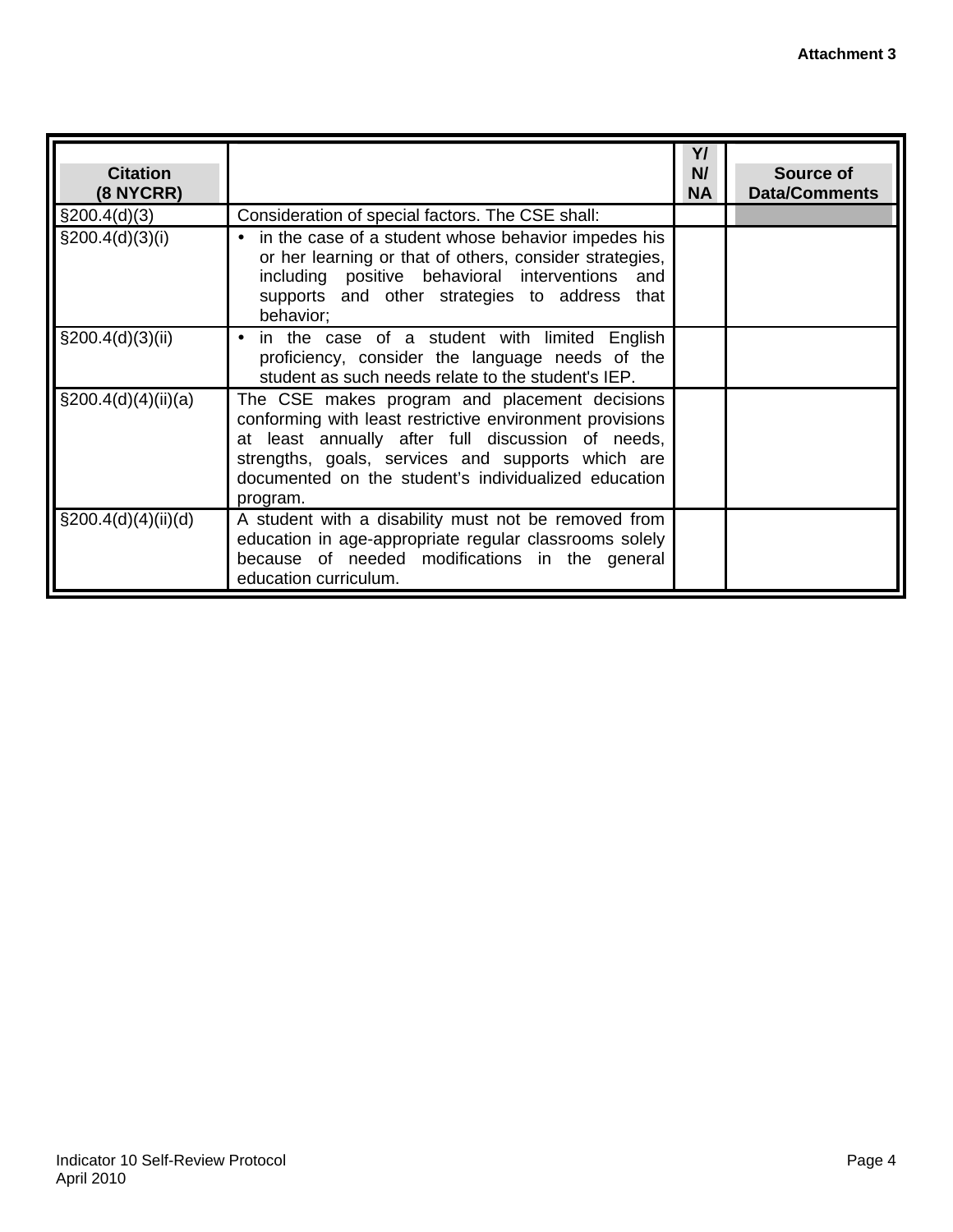## **Focused Rubric to Evaluate the CSE Process**

This rubric is designed to be used as a tool by the district to assess how the district's CSE process may affect disproportionate representation of students of the identified racial and ethnic groups in specific disability categories and in specific educational settings. The rubric lists seven key regulatory requirements affecting classification and placement decisions. This rubric focuses on the district team's attention to aspects of the CSE decision-making process that may affect the over representation of students by disability and placement when inappropriately or inadequately applied during the development of the student's recommendation.

- Numbers 1 and 2 below of the Key Aspects of the CSE Decision-Making Process focus on decisions affecting Indicator 10a (the over-representation of students in specific disability categories); and
- Numbers 3 through 7 below of the Key Aspects of the Decision-Making Process focus on decisions affecting Indicator 10b (the placement of students with disabilities of identified racial/ethnic groups in specific educational placements).

The seven Key Aspects of the CSE Decision-Making Process include:

- 1. In developing the recommendation for the IEP, the CSE considers the results of the initial or most recent evaluation. [§200.4(d)(2)]
- 2. Prior to the development of the recommendation, the CSE shall ensure that the appropriateness of the resources of the general education program, including educationally related support services and academic intervention services, has been considered. [§200.4(d)]
- 3. The IEP includes references to how the student's disability affects involvement and progress in the general education curriculum. [§200.4(d)(2)(i)(a)]
- 4. Students with disabilities shall be provided special education in the least restrictive environment, as defined in section 200.1(cc). [§200.4(d)(2)(v)(a)(3)]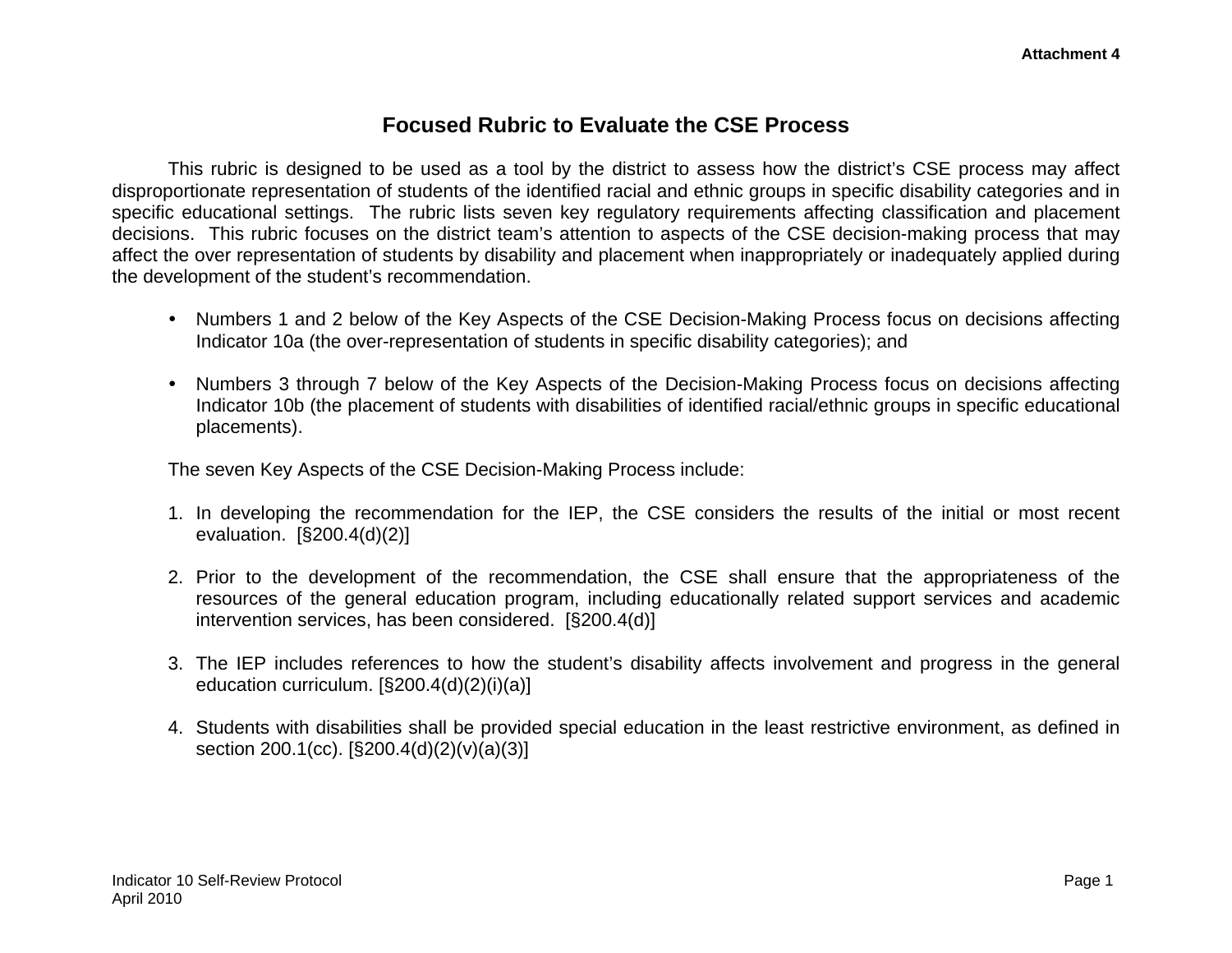- 5. The CSE shall, in the case of a student whose behavior impedes his or her learning or that of others, consider strategies, including positive behavioral interventions and supports and other strategies to address that behavior. [§200.4(d)(3)(i)]
- 6. The CSE shall, in the case of a student with limited English proficiency, consider the language needs of the student as such needs relate to the student's IEP. [§200.4(d)(3)(ii)]
- 7. The CSE makes program and placement decisions at least annually after full discussion of needs, strengths, goals, services and supports which are documented on the student's IEP. [§200.4(d)(4)(ii)(a)]

#### Directions on how to use the Rubric

The rubric should be used as a debriefing form. The district team should identify the number of CSE meetings to evaluate and meet with CSE members outside of a CSE meeting to ask them to respond to each item and to rate to what extent the CSE addressed each area. **All instances of "minimally addressed or no evidence" for each regulatory citation must be documented on the Self-Review Monitoring Protocol (Attachment 2) and the report to SED (Attachment 5) as** *noncompliance.* 

This activity will be addressed by the CSE members as a group, not as individuals. Consensus should be the goal, but if the CSE is not able to achieve consensus, that should be noted and the minority opinion should also be considered by the review team.

In addition to identifying compliance issues, this process should allow the district to make an overall quality assessment of each of the key areas relating to CSE recommendations and will assist the team to identify improvement activities.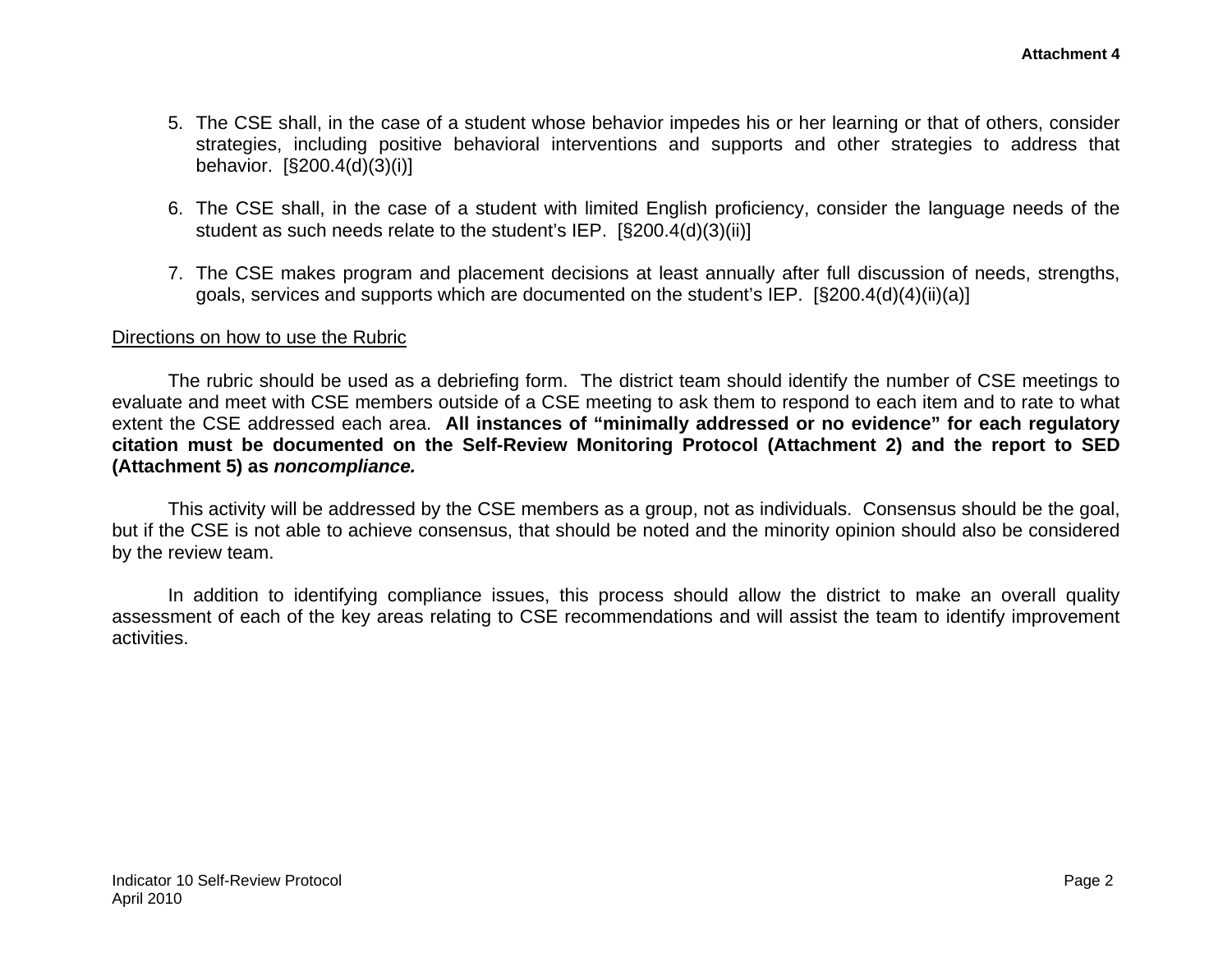## **Focused Rubric to Evaluate the CSE Process**

| Name of District:<br>ICSE<br>JSubcommittee_ | Location:                     |
|---------------------------------------------|-------------------------------|
| Observers:                                  | Date of Observation           |
| Type of Meeting:<br>JInitial<br>JAnnual     | <b>Other</b><br>JReevaluation |
| Student's Preferred Language:               | Parent's Preferred Language:  |

| <b>Citation</b><br>(8NYCRR)       |                                                                                                                                                                                                                                                                                           | <b>Not Applicable</b> | Focus<br>Strong | <b>Address</b><br>U | Eviden<br>Minimally<br>addresse<br>No Evider |
|-----------------------------------|-------------------------------------------------------------------------------------------------------------------------------------------------------------------------------------------------------------------------------------------------------------------------------------------|-----------------------|-----------------|---------------------|----------------------------------------------|
| \$200.4(d)(2)                     | 1. In developing the recommendation for the IEP, the Committee considers the results of<br>the initial or most recent evaluation.                                                                                                                                                         |                       |                 |                     |                                              |
| \$200.4(d)                        | 2. Prior to the development of the recommendation, the Committee shall ensure that the<br>appropriateness of math and reading instruction and other resources of the general<br>education program, including support services and academic intervention services, has<br>been considered. |                       |                 |                     |                                              |
|                                   | Only those school district identified as having disproportionate representation of racial and ethnic groups in special education<br>placements (Indicator 10b) must complete this section.                                                                                                |                       |                 |                     |                                              |
| $\frac{1}{2}$ \$200.4(d)(2)(i)(a) | 3. The IEP includes references to how the student's disability affects involvement and<br>progress in the general education curriculum.                                                                                                                                                   |                       |                 |                     |                                              |
| $\S200.4(d)(2)(v)(a)(3)$          | 4. Students with disabilities shall be provided special education in the least restrictive<br>environment, as defined in section 200.1(cc).                                                                                                                                               |                       |                 |                     |                                              |
| $\S200.4(d)(3)(i)$                | 5. The CSE shall, in the case of a student whose behavior impedes his or her learning or<br>that of others, consider strategies, including positive behavioral interventions and<br>supports and other strategies to address that behavior.                                               |                       |                 |                     |                                              |
| $\S200.4(d)(3)(ii)$               | 6. The CSE shall, in the case of a student with limited English proficiency, consider the<br>language needs of the student as such needs relate to the student's IEP.                                                                                                                     |                       |                 |                     |                                              |
| $\frac{1}{2}$ 9200.4(d)(4)(ii)(a) | 7. The CSE makes program and placement decisions conforming with least restrictive<br>environment provisions at least annually after full discussion of needs, strengths, goals,<br>services and supports which are documented on the student's IEP.                                      |                       |                 |                     |                                              |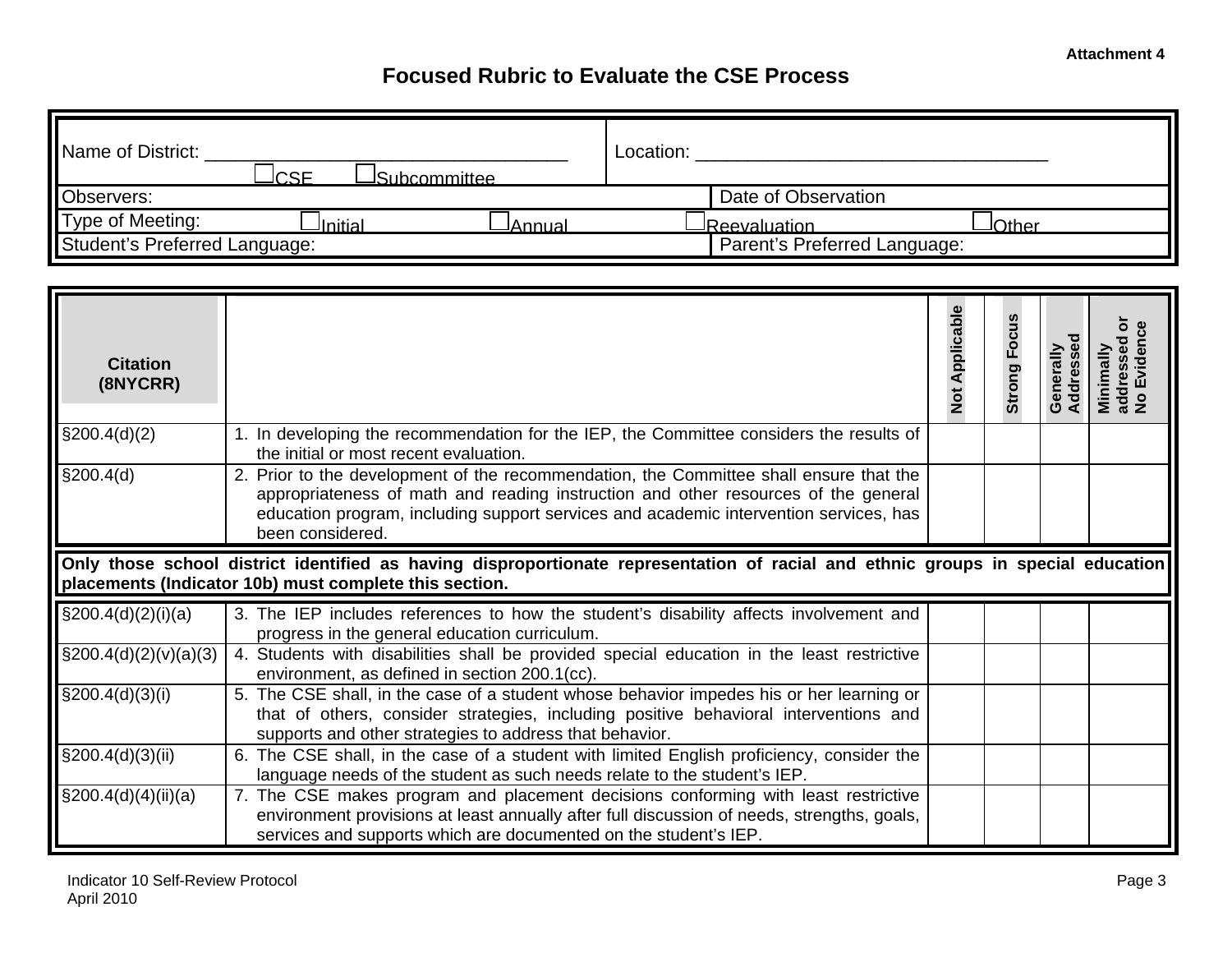**Indicate what took place at the meeting which addresses the indicators above:**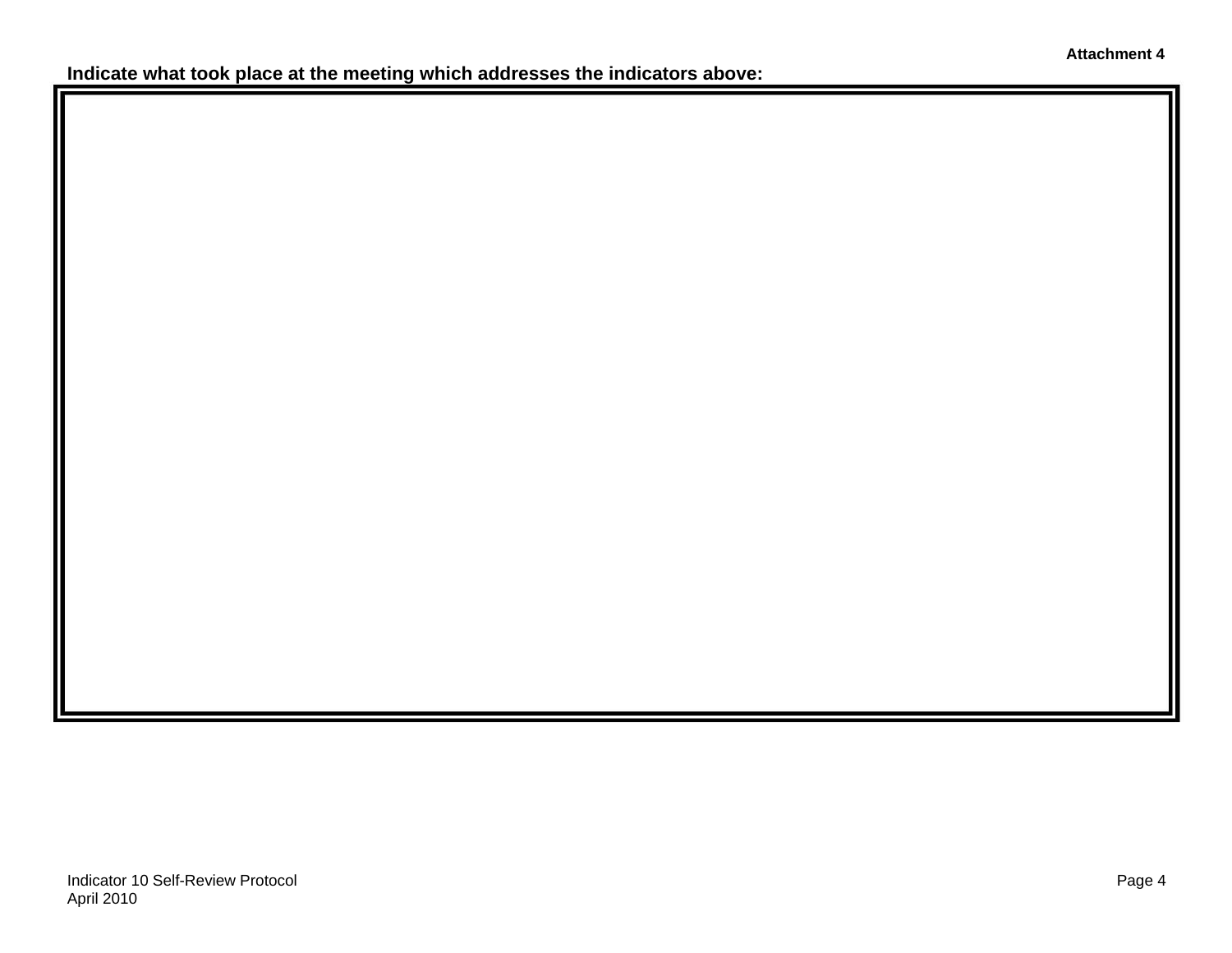## **Disproportionality Self-Review Monitoring Report to the New York State Education Department**

#### **Directions:**

- 1. Go to http://pd.nysed.gov
- 2. Log on using the same user id and password as assigned for PD data submissions.
- 3. Click on: Disproportionate Representation of Students with Disabilities by Classification and Placement Self-Review Monitoring Report.
- 4. Follow the online directions to complete the form.
- 5. Enter district's identifying information.
- 6. Provide appropriate verification from the Superintendent of Schools or Chief School Officer that the information as reported is true and accurate.
- 7. Using documentation from the Monitoring Protocol (Attachment 2), click the box under the "Yes" or "No" column as appropriate for each regulatory requirement. All citations must have a compliance indication.
- 8. Print a copy before submitting to SED.
- 9. Click "Submit"

| <b>School District Code:</b> |  |
|------------------------------|--|
| <b>School District Name:</b> |  |
| <b>Contact Person:</b>       |  |
| Email:                       |  |
| Telephone:                   |  |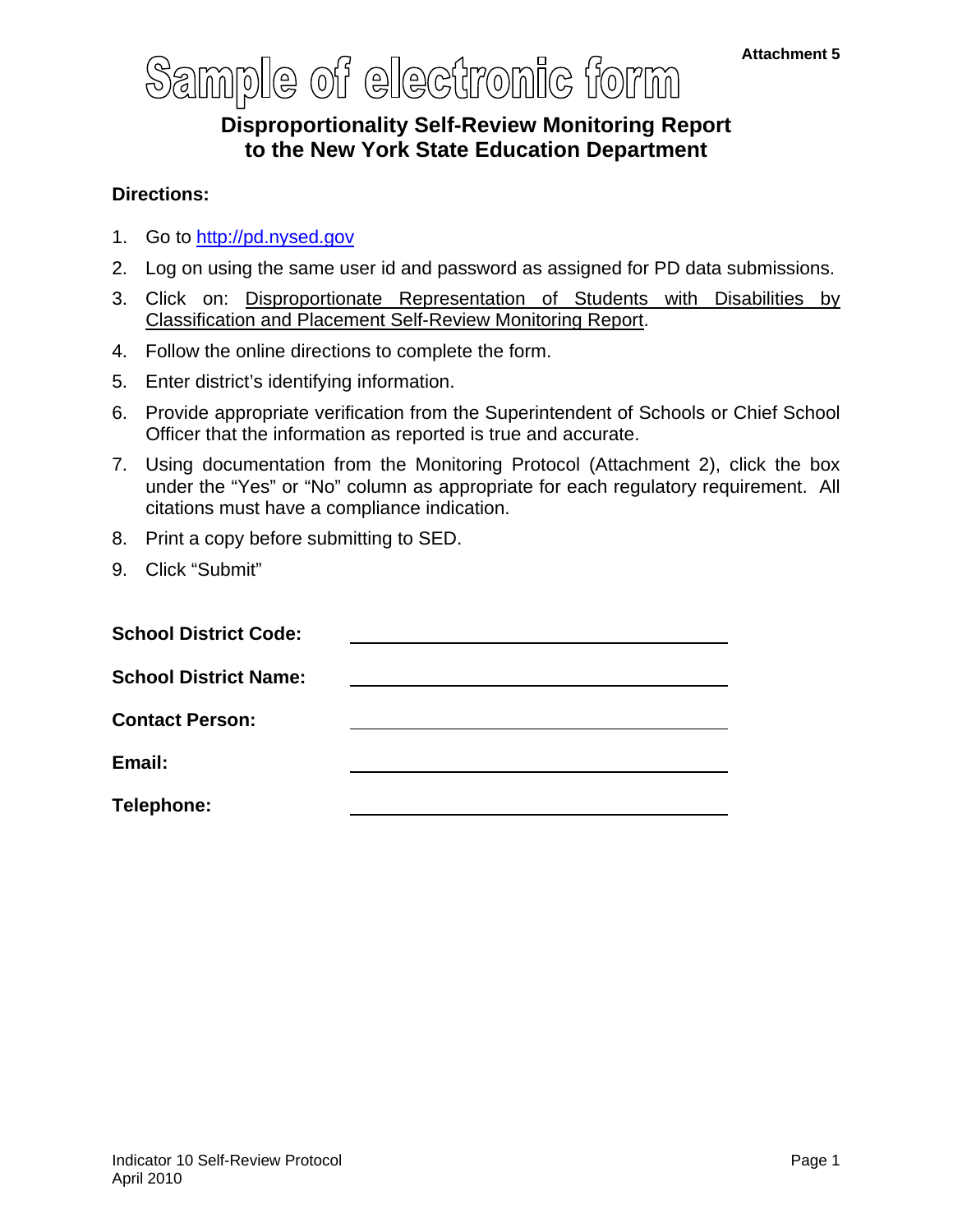#### **Statement of Verification of Accuracy**

I verify that the information submitted in this report is accurate based upon the findings from the Disproportionate Representation of Students with Disabilities by Classification and Placement Self-Review Monitoring process conducted during the current school year. (The online form will identify the dates of the current school year.)

Superintendent or Chief School Officer

Date submitted: \_

#### For SED Use Only:

Review required for disproportionate representation of racial and ethnic groups in specific disability categories that is the result of inappropriate identification.

Review required for disproportionate representation of racial and ethnic groups in special education placement that is the result of inappropriate policies, procedures and practices.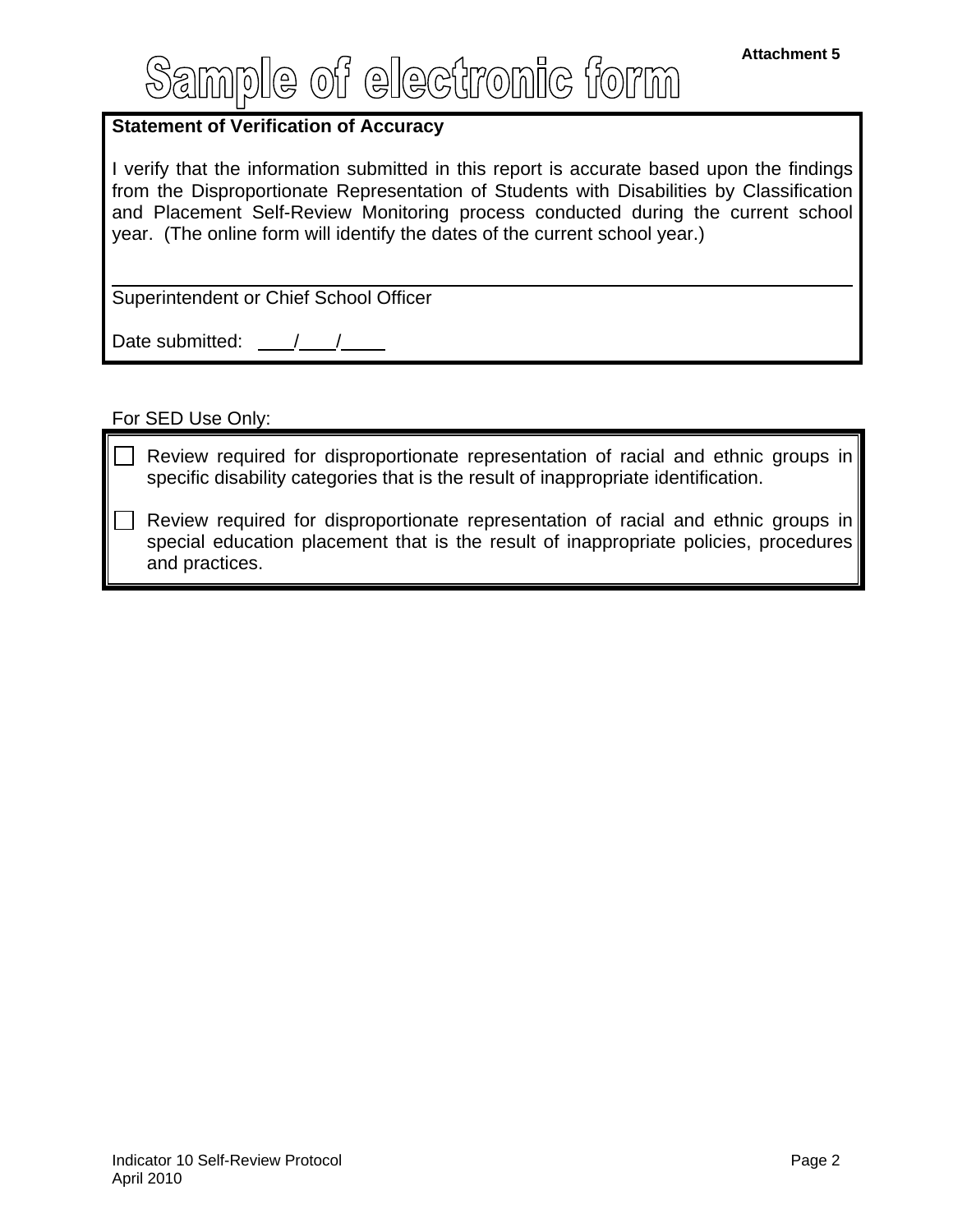#### **Directions: Transfer findings for each regulatory citation from the last column of Attachment 2, "Determination of Compliance."**

|                              |                                                                                                                                                                                                                                                                                                                                         | Are the district's<br>and practices in<br>compliance with<br>laws and<br>regulations? | policies, procedures<br>federal and State |
|------------------------------|-----------------------------------------------------------------------------------------------------------------------------------------------------------------------------------------------------------------------------------------------------------------------------------------------------------------------------------------|---------------------------------------------------------------------------------------|-------------------------------------------|
| <b>Citation</b><br>(8 NYCRR) | <b>Issue</b>                                                                                                                                                                                                                                                                                                                            | <b>Yes</b>                                                                            | <b>No</b>                                 |
|                              | <b>Individual Evaluations of Students with Disabilities</b>                                                                                                                                                                                                                                                                             |                                                                                       |                                           |
| $\S200.4(b)(6)(i)$           | Assessments and other evaluation materials used to assess a<br>student under this section:                                                                                                                                                                                                                                              |                                                                                       |                                           |
| \$200.4(b)(6)(i)(a)          | are provided and administered in the student's native<br>$\bullet$<br>language or other mode of communication and in the form<br>most likely to yield accurate information on what the student<br>knows and can do academically, developmentally and<br>functionally, unless it is clearly not feasible to so provide or<br>administer; |                                                                                       |                                           |
| \$200.4(b)(6)(i)(b)          | are used for purposes for which the assessments or<br>$\bullet$<br>measures are valid and reliable;                                                                                                                                                                                                                                     |                                                                                       |                                           |
| $\S200.4(b)(6)(i)(c)$        | are administered by trained and knowledgeable personnel<br>in accordance with the instruction provided by those who<br>developed such assessments; and                                                                                                                                                                                  |                                                                                       |                                           |
| \$200.4(b)(6)(i)(d)          | are selected and administered so as not to be discriminatory<br>on a racial or cultural basis.                                                                                                                                                                                                                                          |                                                                                       |                                           |
| \$200.4(b)(6)(v)             | No single measure or assessment is used as the sole criterion<br>for determining whether a student is a student with a disability<br>or for determining an appropriate educational program for a<br>student.                                                                                                                            |                                                                                       |                                           |
| \$200.4(b)(6)(vii)           | The student is assessed in all areas related to the suspected<br>disability, including, where appropriate, health, vision, hearing,<br>social and emotional status, general intelligence, academic<br>performance, vocational skills, communicative status and<br>motor abilities.                                                      |                                                                                       |                                           |
| \$200.4(b)(6)(xvi)           | Materials and procedures used to assess a student with limited<br>English proficiency are selected and administered to ensure<br>that they measure the extent to which the student has a<br>disability and needs special education, rather than measure<br>the student's English language skills.                                       |                                                                                       |                                           |
| Ш.                           | <b>Committee on Special Education Recommendation</b>                                                                                                                                                                                                                                                                                    |                                                                                       |                                           |
| \$200.4(c)(1)                | Upon completing the administration of tests and other<br>evaluation materials, the CSE and other qualified individuals<br>must determine whether the student is a student with a<br>disability, as defined in section 200.1(zz). (See Attachment 2A)                                                                                    |                                                                                       |                                           |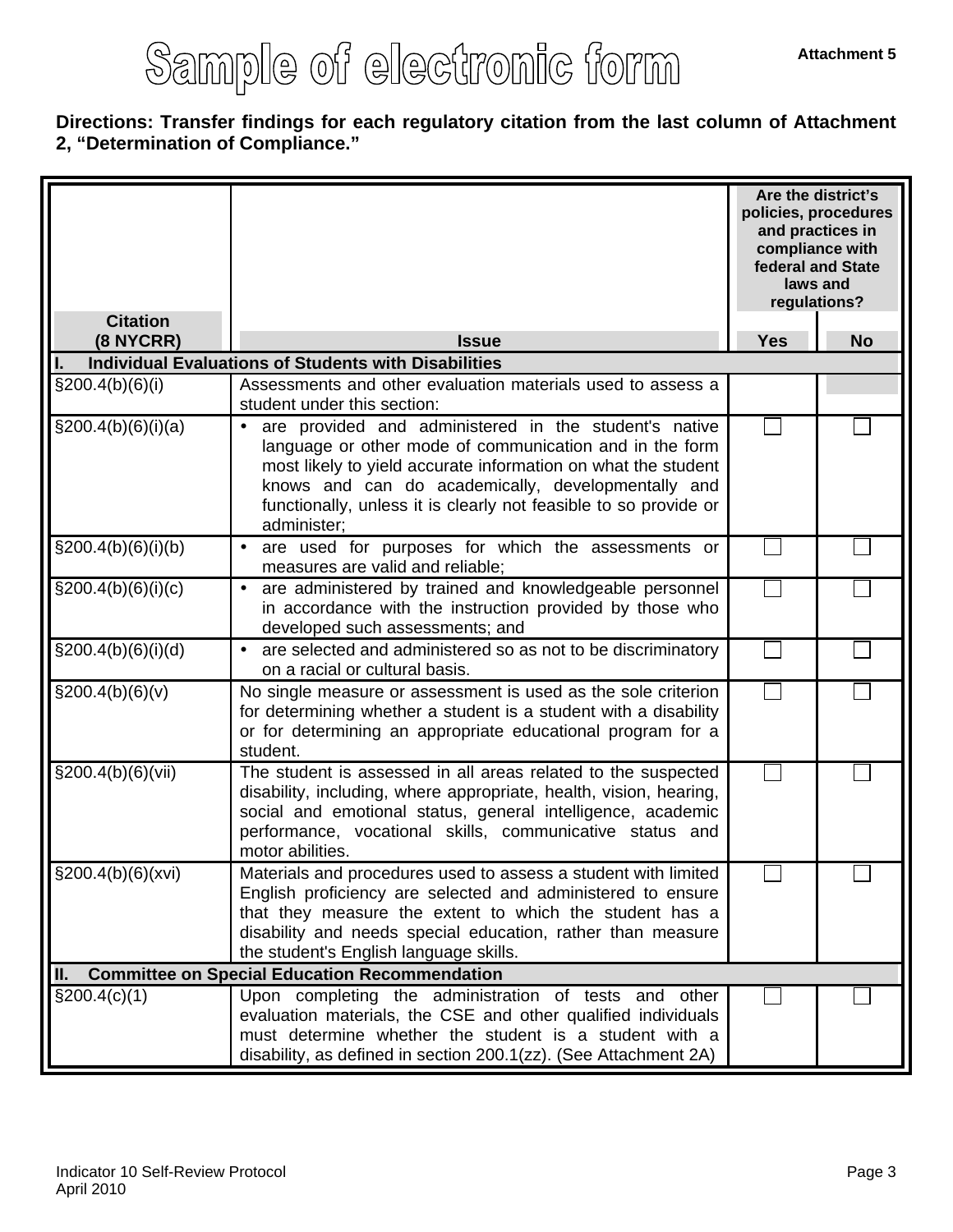| <b>Citation</b>                                                                                                                                                                            |                                                                                                                                                                                                                                                                                           | Are the district's<br>policies, procedures<br>and practices in<br>compliance with<br>federal and State<br>laws and<br>regulations? |           |  |
|--------------------------------------------------------------------------------------------------------------------------------------------------------------------------------------------|-------------------------------------------------------------------------------------------------------------------------------------------------------------------------------------------------------------------------------------------------------------------------------------------|------------------------------------------------------------------------------------------------------------------------------------|-----------|--|
| (8 NYCRR)                                                                                                                                                                                  | <b>Issue</b>                                                                                                                                                                                                                                                                              | <b>Yes</b>                                                                                                                         | <b>No</b> |  |
| \$200.4(d)                                                                                                                                                                                 | Prior to the development of the recommendation, the<br>Committee shall ensure that the appropriateness of math and<br>reading instruction and other resources of the general<br>education program, including support services and academic<br>intervention services, has been considered. |                                                                                                                                    |           |  |
| \$200.4(d)(2)                                                                                                                                                                              | In developing the recommendations for the IEP, the Committee<br>must consider the results of the initial or most recent<br>evaluation.                                                                                                                                                    |                                                                                                                                    |           |  |
| $\S200.4(d)(2)(ii)$                                                                                                                                                                        | The IEP indicates the student's disability classification.                                                                                                                                                                                                                                |                                                                                                                                    |           |  |
| Only those school district identified as having disproportionate representation of racial and ethnic<br>groups in special education placements (Indicator 10b) must complete this section. |                                                                                                                                                                                                                                                                                           |                                                                                                                                    |           |  |
| $\S200.4(d)(2)(i)$                                                                                                                                                                         | The IEP shall report the present levels of academic<br>achievement and functional performance and indicate the<br>individual needs of the student according to the four need<br>areas.                                                                                                    |                                                                                                                                    |           |  |
| \$200.4(d)(2)(i)(a)                                                                                                                                                                        | The IEP includes references to how the student's disability<br>affects involvement and progress in the general education<br>curriculum.                                                                                                                                                   |                                                                                                                                    |           |  |
| $\S200.4(d)(2)(v)(a)(2)$                                                                                                                                                                   | The IEP shall indicate the recommended special education<br>program and services to allow the child to be involved in and<br>progress in the general education curriculum.                                                                                                                |                                                                                                                                    |           |  |
| $\S200.4(d)(2)(v)(a)(3)$                                                                                                                                                                   | The IEP indicates the recommended special education<br>programs and services to allow the student to be educated and<br>participate with other students with disabilities and nondisabled<br>students.                                                                                    |                                                                                                                                    |           |  |
| $\S200.4(d)(2)(v)(b)(3)$                                                                                                                                                                   | The recommended program and services shall, to the extent<br>practicable, indicate the supplementary aids and services and<br>program modification to be provided to the student or on behalf<br>of the student.                                                                          |                                                                                                                                    |           |  |
| \$200.4(d)(2)(viii)(a)                                                                                                                                                                     | The IEP provides an explanation of the extent, if any, to which<br>the student will not participate in regular education programs.                                                                                                                                                        |                                                                                                                                    |           |  |
| \$200.4(d)(3)                                                                                                                                                                              | Consideration of special factors. The CSE shall:                                                                                                                                                                                                                                          |                                                                                                                                    |           |  |
| $\S200.4(d)(3)(i)$                                                                                                                                                                         | in the case of a student whose behavior impedes his or her<br>learning or that of others, consider strategies, including<br>positive behavioral interventions and supports and other<br>strategies to address that behavior;                                                              |                                                                                                                                    |           |  |
| \$200.4(d)(3)(ii)                                                                                                                                                                          | in the case of a student with limited English proficiency,<br>$\bullet$<br>consider the language needs of the student as such needs<br>relate to the student's IEP.                                                                                                                       |                                                                                                                                    |           |  |